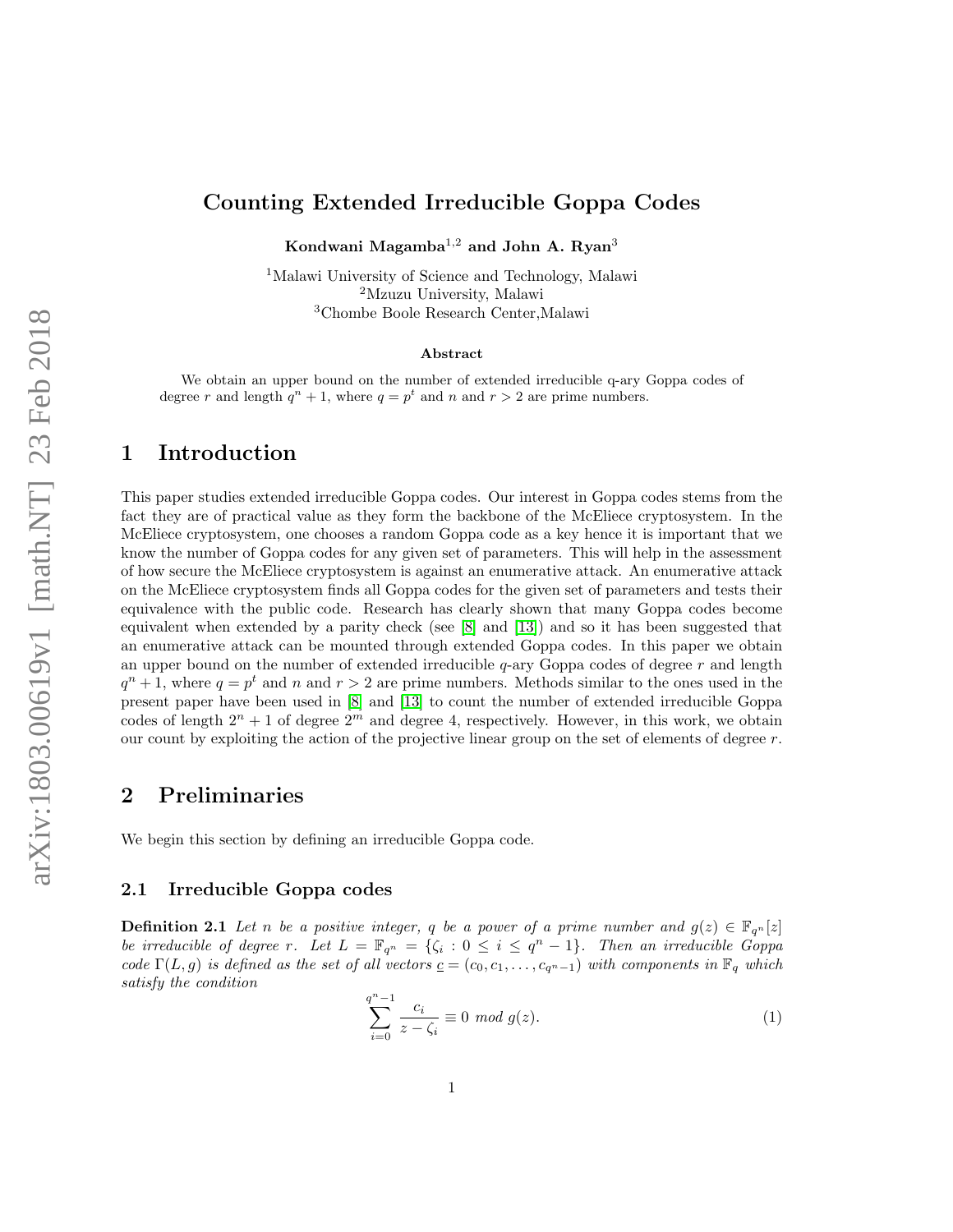The polynomial  $g(z)$  is called the Goppa polynomial. Since  $g(z)$  is irreducible and of degree r over  $\mathbb{F}_{q^n}$ ,  $g(z)$  does not have any root in L and the code is called an irreducible Goppa code of degree r. In this paper  $g(z)$  is always irreducible of degree r over  $\mathbb{F}_{q^n}$ .

It can be shown, see [\[4\]](#page-14-0), that if  $\alpha$  is any root of the Goppa polynomial  $g(z)$  then  $\Gamma(L, g)$  is completely described by any root  $\alpha$  of  $q(z)$  and a parity check matrix  $H(\alpha)$  is given by

$$
\mathbf{H}(\alpha) = \left(\frac{1}{\alpha - \zeta_0} \frac{1}{\alpha - \zeta_1} \cdots \frac{1}{\alpha - \zeta_{\mathbf{q}^n - 1}}\right) \tag{2}
$$

where  $L = \mathbb{F}_{q^n} = \{\zeta_i : 0 \leq i \leq q^n - 1\}.$  This code is usually denoted  $C(\alpha)$ .

#### 2.2 Extended Irreducible Goppa codes

Next we give the definition of an extended irreducible Goppa code.

**Definition 2.2** Let  $\Gamma(L, g)$  be an irreducible Goppa code of length  $q^n$ . Then the extended code  $\overline{\Gamma(L,g)}$  is defined by  $\overline{\Gamma(L,g)} = \{(c_0, c_1, ..., c_{q^n}) : (c_0, c_1, ..., c_{q^n-1}) \in \Gamma(L,g) \text{ and } \sum_{i=0}^{q^n} c_i = 0\}.$ 

## 2.3 Enumeration of Matrices of a Given Order in  $GL(2,q^n)$

In this section we obtain an enumeration of matrices of a given order k in  $GL(2, q^n)$ , where  $GL(2, q^n)$  is the group of  $2 \times 2$ -invertible matrices over  $\mathbb{F}_{q^n}$ . Invertible matrices of a given order will be a powerful tool that will be used in the enumeration of extended irreducible Goppa codes. We first review concepts in matrix algebra.

We know that a  $2 \times 2$  matrix A is conjugate (or similar) to a  $2 \times 2$  matrix B if there exists a non-singular  $2 \times 2$  matrix P such that  $A = P^{-1}BP$ . It is well known that the conjugacy of square matrices defines an equivalence relation on and partitions  $GL(2, q^n)$  into disjoint sets of equivalence classes called conjugacy classes. We also know that conjugate matrices have the same order.

Thus the number of matrices in  $GL(2,q^n)$  of order k is given by the product of the number of conjugacy classes containing elements of order  $k$  and the number of elements in each conjugacy class. Now to find the number of conjugacy classes in  $GL(2, q^n)$  we use the fact that all matrices in a given conjugacy class have the same minimal polynomial. Since conjugacy classes partition  $GL(2, q^n)$  it follows that the number of distinct minimal polynomials will give us the number of conjugacy classes. We explain this below.

**Definition 2.3** Let  $A \in GL(2, q^n)$ . Then the characteristic polynomial of a matrix A is defined by  $\chi_A(x) = det(A - xI_2)$  where  $I_2 = \begin{pmatrix} 1 & 0 \\ 0 & 1 \end{pmatrix}$  and  $det(B)$  is the determinant function.

**Definition 2.4** We say that  $A \in GL(2, q^n)$  is a matrix root of the polynomial  $f(x) = a_k x^k + \cdots + a_0 \in \mathbb{F}_{q^n}[x]$  if

$$
f(A) = a_k A^k + \dots + a_0 I_2 = 0,
$$

where  $A^i$  is the ith power of  $A$  under matrix multiplication.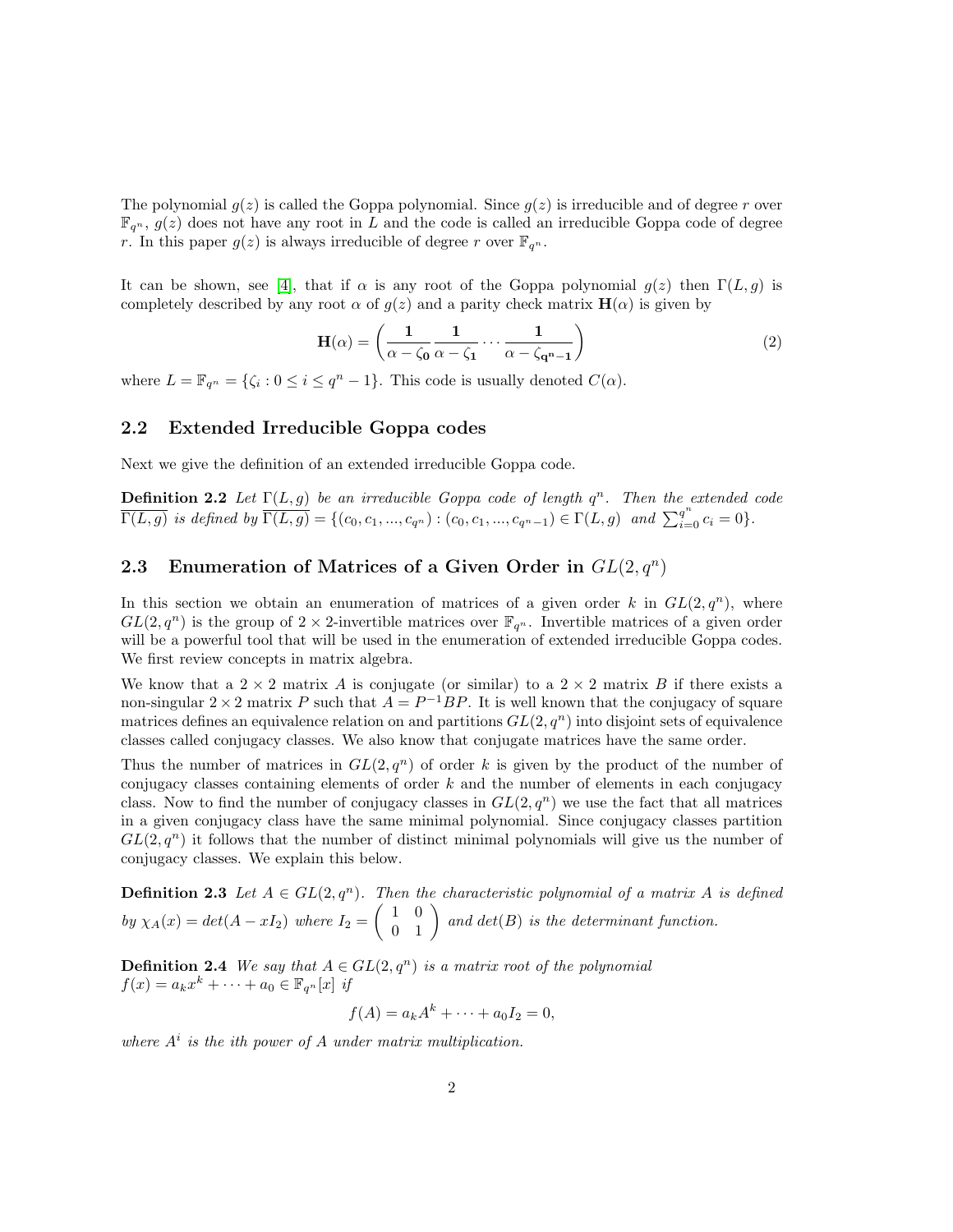**Definition 2.5** The minimal polynomial of  $A \in GL(2,q^n)$  denoted  $m_A(x)$  is the monic polynomial  $m_A(x) \in \mathbb{F}_{q^n}[x]$  of least degree having A as a matrix root.

By the Cayley-Hamilton Theorem,  $m_A(x)$  is a factor of  $\chi_A(x)$ . Since elements in a conjugacy class have the same order and minimal polynomial, minimal polynomials are in a one-to-one correspondence with conjugacy classes in  $GL(2, q^n)$ . Now, the matrices A are of size  $2 \times 2$  so  $\chi_A(x)$  is a quadratic polynomial, as such  $m_A(x)$  is either linear, or a product of two like or unlike linear factors or an irreducible monic quadratic polynomial, see [\[1\]](#page-14-1). In this work we are interested in matrices whose minimal polynomial is quadratic and irreducible over  $\mathbb{F}_{q^n}$ . The following lemma gives the relationship between such minimal polynomials and conjugacy classes of elements of  $GL(2, q^n)$ .

**Lemma 2.1** Let  $A \in GL(2, q^n)$ . If  $m_A(x) = x^2 - \xi x - \zeta$ , where  $\xi, \zeta \in \mathbb{F}_{q^n}$ , is irreducible then A is conjugate with  $\begin{pmatrix} 0 & 1 \\ \zeta & \xi \end{pmatrix}$  and there are  $\frac{q^n(q^n-1)}{2}$  $\frac{n(n-1)}{2}$  conjugacy classes of length  $q^n(q^n-1)$  each. *Proof.* See  $\lfloor 1 \rfloor$  and  $\lfloor 2 \rfloor$ .

Now to find the number of matrices of order k in  $GL(2, q^n)$  we exploit the fact that if  $A \in GL(2, q^n)$ has finite order k, then its minimal polynomial  $m_A(x)$  divides  $x^k - 1 \in \mathbb{F}_{q^n}[x]$ , see [\[5\]](#page-15-2). So to find all possible minimal polynomials we consider the factorization of  $x^k - 1$  over  $\mathbb{F}_{q^n}$  which can be found in [\[6\]](#page-15-3) and is stated below.

<span id="page-2-0"></span>**Theorem 2.1 (Lidl and Niederreiter, 1983)** [\[6\]](#page-15-3) Let k be a positive integer and  $\mathbb{F}_{q^n} = \mathbb{F}_{p^{nt}}$ . If  $p \nmid k$ , then

<span id="page-2-2"></span><span id="page-2-1"></span>
$$
x^k - 1 = \prod_{s|k} Q_s(x),
$$

where  $Q_s(x)$  is the k – th cyclotomic polynomial over  $\mathbb{F}_{q^n}$ . Furthermore,  $Q_k(x)$  factors into  $\phi(k)/d$ distinct monic irreducible polynomials of the same degree d, where d is the least positive integer such that  $q^{nd} \equiv 1 \pmod{k}$ .

Now, if k is prime then  $x^k - 1 = (x - 1)Q_k(x)$ . It is easy to see that if there are irreducible quadratic factors in the factorization of  $x^k - 1$  then they will occur in the factorization of  $Q_k(x)$ .

In the following theorem we find the number of matrices A of order k in  $GL(2, q^n)$  whose minimal polynomial  $m_A(x)$  is an irreducible quadratic polynomial over  $\mathbb{F}_{q^n}$ .

**Theorem 2.2** Let k be a positive integer such that  $(q^n, k) = 1$  and  $k \mid (q^n + 1)$  but  $k \nmid (q^n - 1)$ . Then the number of matrices A of order k in  $GL(2,q^n)$ , where  $m_A(x)$  is an irreducible quadratic polynomial over  $\mathbb{F}_{q^n}$ , is  $\frac{\phi(k)q^n(q^n-1)}{2}$  $rac{(q-1)}{2}$ .

*Proof.* Let  $\rho$  be the number of irreducible quadratic polynomials in the factorization of the cyclotomic polynomial  $Q_k(x)$  where  $(q^n, k) = 1$  and  $k \mid (q^n + 1)$  but  $k \nmid (q^n - 1)$ . By Theorem [2.1,](#page-2-0) the cyclotomic polynomial  $Q_k(x)$  factors into  $\rho = \frac{\phi(k)}{2}$  $\frac{K}{2}$  distinct irreducible quadratic factors. Since each minimal polynomial gives rise to a conjugacy class, the number of conjugacy classes containing elements of order k is equal to  $\rho$ . From Lemma [2.1,](#page-2-1) we know that there are  $q^n(q^n-1)$ matrices in a conjugacy class in this case. Thus the number of matrices in  $GL(2, q^n)$  of order k whose minimal polynomial  $m_A(x)$  is an irreducible quadratic polynomial over  $\mathbb{F}_{q^n}$  is  $\frac{\phi(k)q^n(q^n-1)}{2}$  $rac{(q-1)}{2}$ .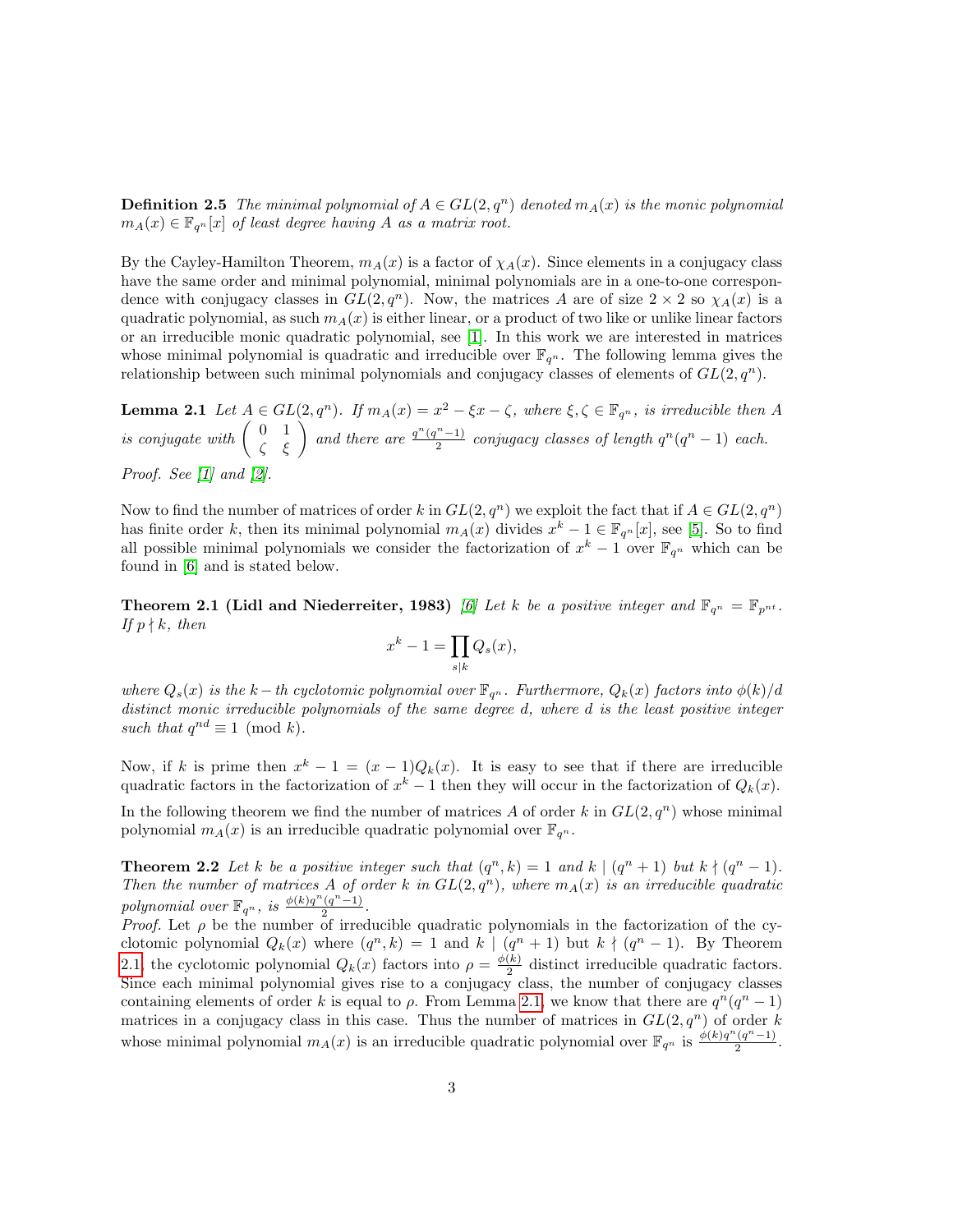**Example 2.1** Let's take  $q = 3$ ,  $n = 3$  and  $r = 7$ . Suppose we want to find the number of matrices A of order 7 in  $GL(2,3^3)$ , where  $m_A(x)$  is an irreducible quadratic polynomial over  $\mathbb{F}_{3^3}$ . Here  $k = 7$  and  $7|(3^3 + 1)$ . Clearly,  $\rho = 3$  and  $\mu = 3^3 \times (3^3 - 1) = 702$ . So there are  $3 \times 702 = 2,106$ matrices in  $GL(2,3^3)$  of the required form of order 7.

#### 2.4 Tools for Counting Extended Irreducible Goppa codes

## 2.4.1 The set  $\mathbb{S} = \mathbb{S}(n,r)$

An irreducible Goppa code can be defined by any root of its Goppa polynomial. As such the set of all roots of such polynomials is important and we make the following definition.

**Definition 2.6** The set  $\mathbb{S} = \mathbb{S}(n,r)$  is the set of all elements in  $\mathbb{F}_{q^{nr}}$  of degree r over  $\mathbb{F}_{q^n}$ .

#### 2.4.2 Maps on S

We define the following maps on S. The action of the groups arising from these maps will help us to count the number of irreducible Goppa codes and their extended versions.

<span id="page-3-0"></span>1.  $\sigma^i$ :  $\alpha \to \alpha^{q^i}$  where  $\sigma$  denotes the Frobenius automorphism of  $\mathbb{F}_{q^{nr}}$  leaving  $\mathbb{F}_q$  fixed and  $0 \leq i \leq nr$ .

<span id="page-3-2"></span><span id="page-3-1"></span>2. 
$$
\pi_A : \alpha \to a\alpha + b
$$
 where  $A = \begin{pmatrix} a & b \\ 0 & 1 \end{pmatrix} \in GL(2, q^n)$ .  
3.  $\pi_B : \alpha \to \frac{a\alpha+b}{c\alpha+d}$ , where  $B = \begin{pmatrix} a & b \\ c & d \end{pmatrix} \in GL(2, q^n)$ .

Remark 2.1 The composition of maps [1](#page-3-0) and [2](#page-3-1) sends irreducible Goppa codes into equivalent irreducible Goppa codes and [1](#page-3-0) and [3](#page-3-2) sends extended irreducible Goppa codes into equivalent extended irreducible Goppa codes (see [\[3\]](#page-14-3)).

#### 2.4.3 Groups Acting on S

**Definition 2.7** Let G denote the set of all maps  $\{\sigma^i : 1 \leq i \leq nr\}$ . G is a group under the composition of mappings. It is the group of Frobenius automorphisms. It is shown in [\[12\]](#page-15-4) that G acts on S.

**Definition 2.8** Let F denote the set of all maps  $\left\{ \pi_A : A = \left( \begin{array}{cc} a & b \ 0 & 1 \end{array} \right) \in GL(2,q^n) \right\}$ . F is a group under the composition of mappings. It is the affine group of linear transformations.

**Definition 2.9** We define the set of all maps  $\left\{\pi_B : B = \left(\begin{array}{cc} a & b \ c & d \end{array}\right) \in GL(2,q^n)\right\}$ . This set of maps is a group under the composition of mappings and is isomorphic to the projective linear group which is denoted by  $PGL(2,q^n)$ .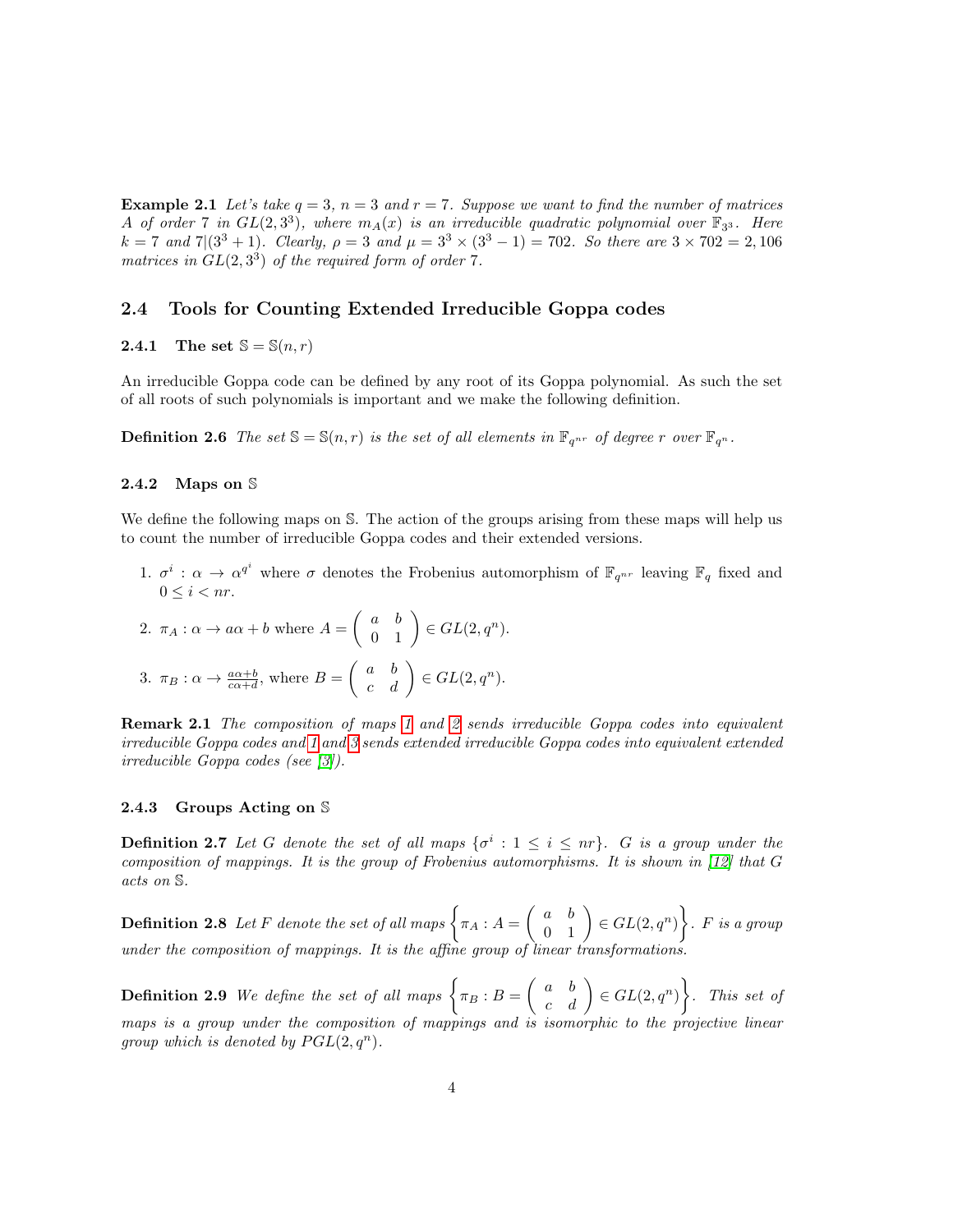Next we show that  $PGL(2,q^n)$  acts on S. Denote by [A] the image of  $A = \begin{pmatrix} a & b \\ c & d \end{pmatrix} \in GL(2,q^n)$ in  $PGL(2,q^n)$ . Then, for  $\alpha \in \mathbb{S}$  and  $[A] \in PGL(2,q^n)$  we define the map  $[A](\alpha) = \frac{a\alpha+b}{c\alpha+d}$ . Denote by  $I_2$  the  $2 \times 2$  identity matrix  $\begin{pmatrix} 1 & 0 \\ 0 & 1 \end{pmatrix}$ . Then we have  $[I_2](\alpha) = \frac{1\alpha + 0}{0\alpha + 1} = \alpha$ . Also, suppose  $B = \begin{pmatrix} a_1 & b_1 \\ a_2 & b_1 \end{pmatrix}$  $a_2$   $b_2$ ) and  $C = \begin{pmatrix} a_3 & b_3 \\ a & b_3 \end{pmatrix}$  $a_4$   $b_4$  $\Big)$  then

$$
[B]([C](\alpha)) = [B] \left( \frac{a_3 \alpha + b_3}{a_4 \alpha + b_4} \right)
$$
  
= 
$$
\frac{a_1 \left( \frac{a_3 \alpha + b_3}{a_4 \alpha + b_4} \right) + b_1}{a_2 \left( \frac{a_3 \alpha + b_3}{a_4 \alpha + b_4} \right) + b_2}
$$
  
= 
$$
\frac{(a_1 a_3 + a_4 b_1) \alpha + a_1 b_3 + b_1 b_4}{(a_2 a_3 + a_4 b_2) \alpha + a_2 b_3 + b_2 b_4}
$$
  
= 
$$
[BC](\alpha).
$$

Thus, the map  $[A](\alpha) = \frac{a\alpha+b}{c\alpha+d}$  defines a group action of  $PGL(2,q^n)$  on S. This can also be found in [\[10\]](#page-15-5).

#### **2.4.4** Actions of F,  $PGL(2,q^n)$  and G

We first consider the action of the affine group F on S. For each  $\alpha \in \mathbb{S}$ , the action of F on S induces orbits denoted  $A(\alpha)$  where  $A(\alpha) = \{a\alpha + b : a \neq 0, b \in \mathbb{F}_{q^n}\}\)$ , and called the affine set containing  $\alpha$ . We denote the set of all affine sets,  $\{A(\alpha): \alpha \in \mathbb{S}\},$  by A. Since  $|A(\alpha)| = q^n(q^n - 1)$ then  $|A| = |S|/q^n(q^n-1)$ . It can be shown that G acts on the set A, see [\[11\]](#page-15-6). We will then consider the action of G on A to obtain orbits in S of FG. The number of orbits in S under FG will then give us an upper bound on the number of irreducible Goppa codes.

<span id="page-4-0"></span>Next we consider the action of the group  $E = PGL(2, q^n)$  on S. The action of  $PGL(2, q^n)$  on S induces orbits denoted by  $O(\alpha)$  where  $O(\alpha) = \{\frac{a\alpha+b}{c\alpha+d} : a, b, c, d \in \mathbb{F}_{q^n}, ad - bc \neq 0\}$ . We will refer to  $O(\alpha)$  as a projective linear set. Next we calculate the cardinality of  $O(\alpha)$ .

**Theorem 2.3** For any  $\alpha \in \mathbb{S}$ ,  $|O(\alpha)| = q^{3n} - q^n$ .

Proof. We know from the orbit-stabilizer theorem that  $|O(\alpha)| = |E|/|E_{\alpha}|$  where  $E_{\alpha}$  is the stabilizer of  $\alpha$  in  $E = PGL(2, q^n)$ . Observe that  $E_{\alpha}$  is trivial, for if some  $[B] \in E$ , where  $B = \begin{pmatrix} a & b \\ c & d \end{pmatrix}$ , fixes  $\alpha \in \mathbb{S}$  then  $[B](\alpha) = \alpha$ . That is,  $\frac{a\alpha+b}{c\alpha+d} = \alpha$ . So,  $a\alpha + b = c\alpha^2 + d\alpha$ , this implies  $c\alpha^2 + (d - b)\alpha$  $a) \alpha - b = 0$ . Since the minimal polynomial of  $\alpha$  over  $\mathbb{F}_{q^n}$  is of degree  $r \geq 3$ , we conclude that  $b = c = 0$  and  $a = d$ , hence  $[B] = [I_2]$ . As such,  $|O(\alpha)| = |E| = q^{3n} - q^n$ .

We denote the set of all projective linear sets in S under the action of  $PGL(2,q^n)$  by  $\mathbb{O}$ . That is,  $\mathbb{O} = \{O(\alpha): \alpha \in \mathbb{S}\}.$  Observe that  $\mathbb O$  partitions the set  $\mathbb S$  and that  $G$  acts on the set  $\mathbb O$  [\[12\]](#page-15-4).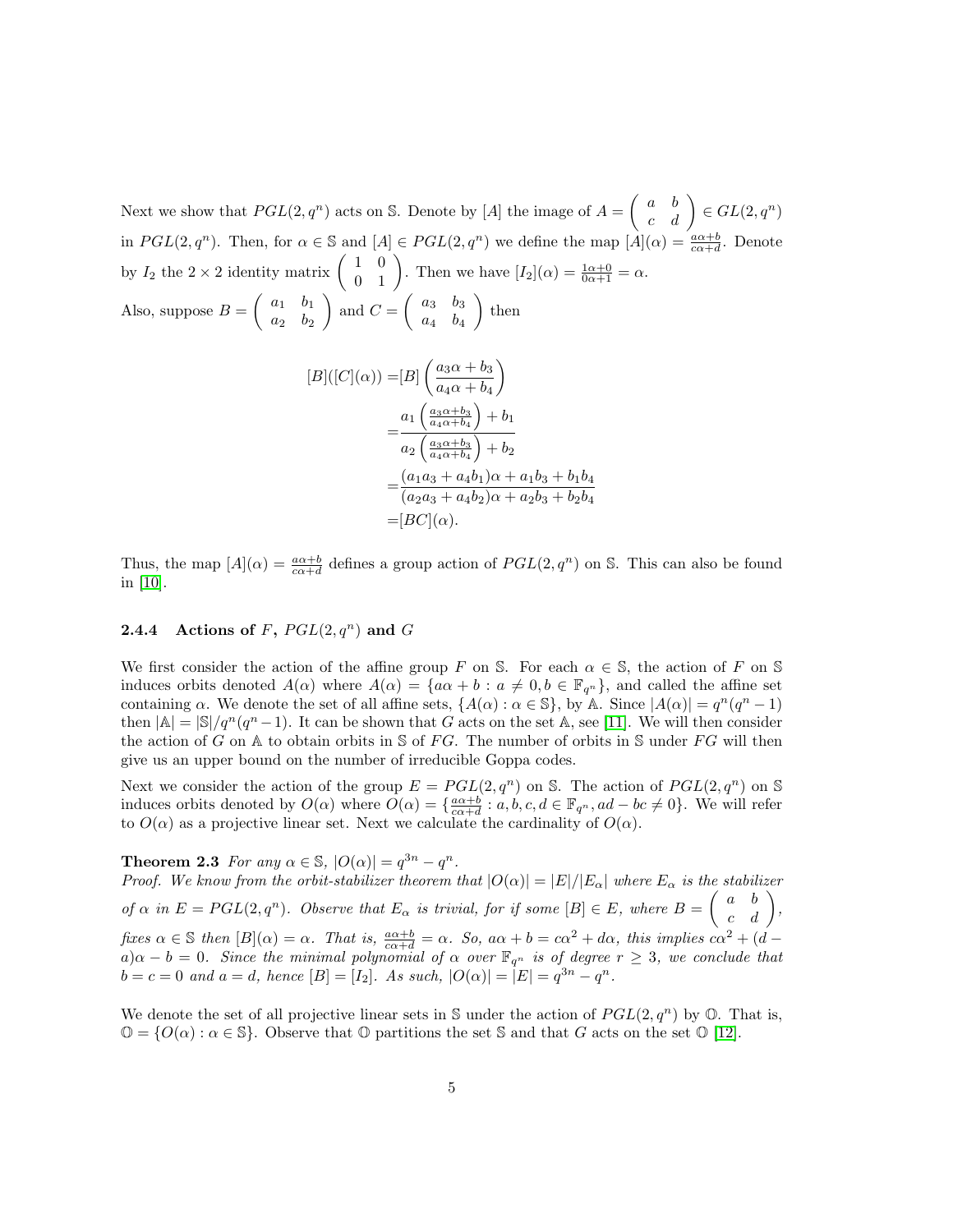It is shown in [\[12\]](#page-15-4) that each projective linear set  $O(\alpha)$  in  $\mathbb O$  can be partitioned into  $q^n + 1$  affine sets. See the theorem below.

**Theorem 2.4** For  $\alpha \in \mathbb{S}$ ,  $O(\alpha) = A(\alpha) \cup A(\frac{1}{\alpha}) \cup A(\frac{1}{\alpha+1}) \cup A(\frac{1}{\alpha+\xi_1}) \cup A(\frac{1}{\alpha+\xi_2}) \cup \cdots \cup A(\frac{1}{\alpha+\xi_n-2})$ where  $\mathbb{F}_{q^n} = \{0, 1, \xi_1, \xi_2, \ldots, \xi_{q^n-2}\}.$ 

Observe that the sets  $\mathbb O$  and  $\mathbb A$  are different.  $\mathbb O$  and  $\mathbb A$  are both partitions of  $\mathbb S$  but  $|\mathbb A| = (q^n+1) \times |\mathbb O|$ .

We will use the actions of  $PGL(2,q^n)$  and G on S to find an upper bound on the number of extended irreducible Goppa codes. Firstly, we will apply the action of  $PGL(2,q^n)$  on S to obtain projective linear sets  $O(\alpha)$ . Then we will consider the action of G on  $\mathbb{O}$ . The number of orbits in  $\mathbb O$  under the action of G will give an upper bound on the number of extended irreducible Goppa codes. To find the number of orbits we will use the Cauchy-Frobenius theorem which is stated below.

**Theorem 2.5** Let G be a finite group acting on a set X. For any  $g \in G$ , let  $X(g)$  denote the set of elements of X fixed by g. Then the number of orbits in X under the action of G is  $\frac{1}{|G|}\sum_{g\in G}|X(g)|$ .

2.4.5 Factorization of the polynomial  $F_s(x) = cx^{q^s+1} + dx^{q^s} - ax - b$ 

Another tool we shall use when it comes to counting extended irreducible Goppa codes is counting how many roots of the polynomial  $F_s(x) = cx^{q^s+1} + dx^{q^s} - ax - b \in \mathbb{F}_{q^n}[x]$  where  $ad - bc \neq 0$ lie in S. We will do this by counting the number of irreducible polynomials of degree  $r$  in the factorization of  $F_s(x) = cx^{q^s+1} + dx^{q^s} - ax - b$ . This problem was considered in [\[10\]](#page-15-5) for  $F_s(x) =$  $cx^{q^s+1} + dx^{q^s} - ax - b \in \mathbb{F}_q[x]$ , where  $ad - bc \neq 0$  and  $s \geq 1$ .

<span id="page-5-0"></span>Theorem 2.6 (Stichtenoth, H., and Topuzoğlu, 2012)  $[10]$  Let  $A=\left(\begin{array}{cc} a & b \ c & d \end{array}\right)\in GL(2,q)$ which is not a multiple of the identity matrix. Let the order of  $[A]$  in  $PGL(2,q)$  be D. Then the irreducible factors of  $F_s(x) = cx^{q^s+1} + dx^{q^s} - ax - b \in \mathbb{F}_q[x]$ ,  $s \geq 1$  are as follows:

- 1. irreducible factors of degree Ds,
- 2. irreducible factors of degree Dk with  $k < s$ ,  $s = km$  and  $gcd(m, D) = 1$ ,
- 3. irreducible factors of degree  $\leq 2$ .

# 3 Extended Irreducible Goppa codes of degree  $r$  and length  $q^n + 1$ , where  $n = r$  is prime

In this section we obtain an upper bound on the number of extended irreducible Goppa codes of degree r and length  $q^n + 1$ , where  $n = r$  is prime. We first obtain  $\mathbb{S}(n, n)$ .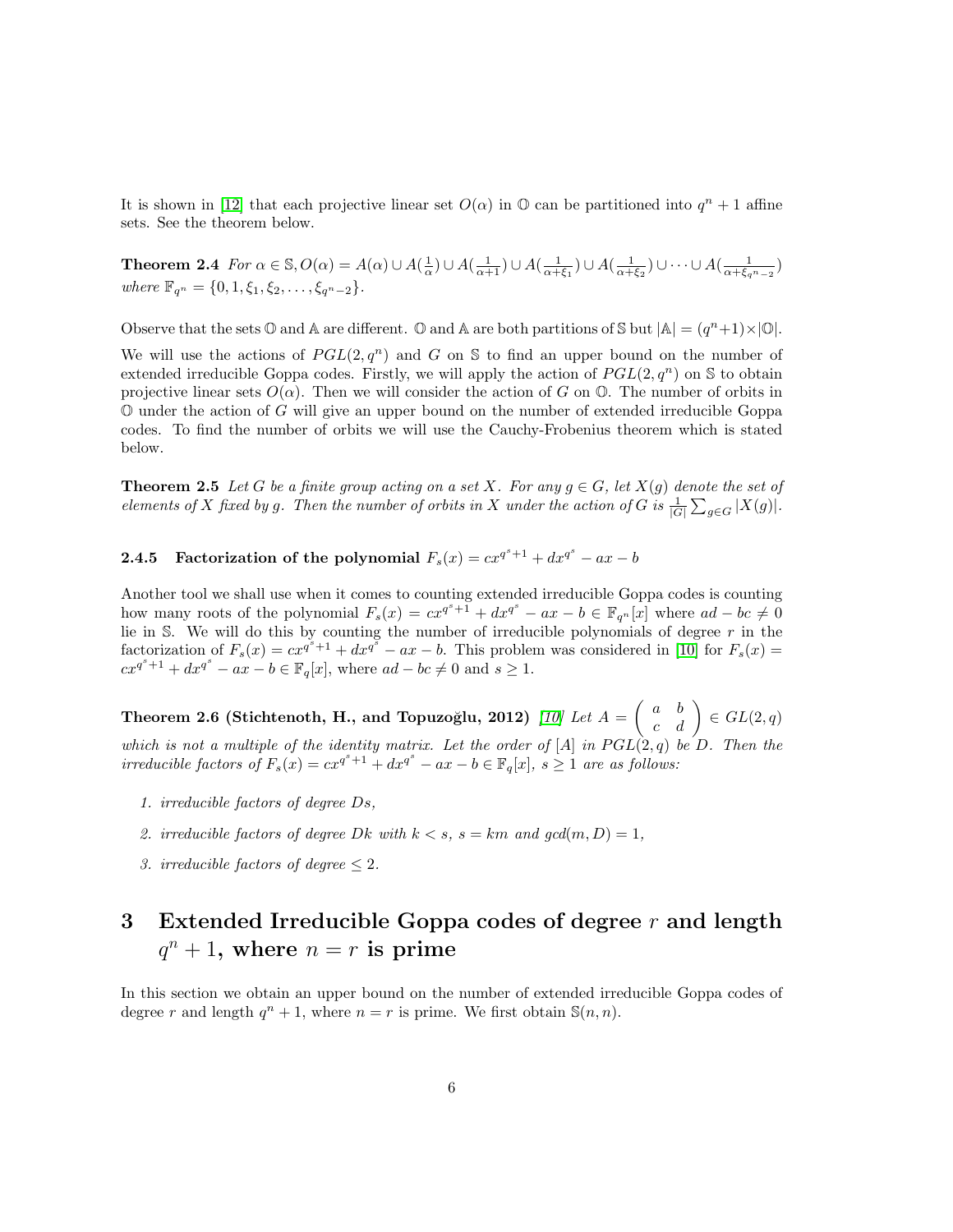## 3.1  $\mathbb{S}(n,r)$  where  $n = r$  is prime

We use a lattice of subfields, as proposed in [\[9\]](#page-15-7), to show where elements of  $\mathbb{S}(n,n)$  lie and find  $|\mathbb{S}(n,n)|$ . Figure [1](#page-6-0) shows a lattice of subfields corresponding to q and  $n = r$ .



<span id="page-6-0"></span>Figure 1: Lattice of subfields of  $\mathbb{F}_{q^{n^2}}$ 

**Remark 3.1** The number of elements of degree n over  $\mathbb{F}_{q^n}$  is  $|\mathbb{S}(n,n)| = q^{n^2} - q^n$ .

## 3.2 Action of  $G$  on  $A$

In this section we find the number of affine sets fixed by the subgroups  $\langle \sigma \rangle$ ,  $\langle \sigma^n \rangle$  and  $\langle \sigma^{n^2} \rangle$  of G. It is easy to see that the trivial subgroup  $\langle \sigma^{n^2} \rangle$ , containing the identity, fixes every affine set in A. By an argument similar to the one in Section III of [\[13\]](#page-15-1) corresponding to the actions of the subgroups  $\langle \sigma^n \rangle$  and  $\langle \sigma \rangle$  we obtain the following result:

**Theorem 3.1** The number of affine sets fixed under  $\langle \sigma^n \rangle$  and  $\langle \sigma \rangle$  is

<span id="page-6-1"></span>
$$
\begin{cases}\n n-1, & \text{if } n \neq p \text{ and } n \mid q^n - 1 \\
 0, & \text{if } n \neq p \text{ and } n \nmid q^n - 1 \\
 1, & \text{if } n = p\n\end{cases}
$$

## 3.3 Action of G on O

In this section we obtain an upper bound on the number of extended irreducible Goppa codes of degree r and length  $q^n + 1$  where  $n = r$  is prime. As already stated, we will do this by considering the action of  $G$  on  $\mathbb O$  and applying the Cauchy-Frobenius Theorem. We begin by finding the number of projective linear sets  $O(\alpha)$  which are in  $\mathbb{O}$ . By Theorem [2.3,](#page-4-0)  $|O(\alpha)| = q^{3n} - q^n$ . We also know that  $|\mathbb{S}(n,n)| = q^{n^2} - q^n$ . Therefore, there are  $\frac{q^{n^2}-q^n}{q^{3n}-q^n}$  $\frac{q^{n^2}-q^n}{q^{3n}-q^n}$  projective linear sets in  $\mathbb{O}$ . The number of orbits in  $\mathbb O$  under the action of G will give us an upper bound on the number of extended irreducible Goppa codes. Clearly, the trivial subgroup  $\langle \sigma^{n^2} \rangle$ , containing the identity, fixes every projective linear set in  $\mathbb{O}$ . We now consider the actions of  $\langle \sigma^n \rangle$  and  $\langle \sigma \rangle$ .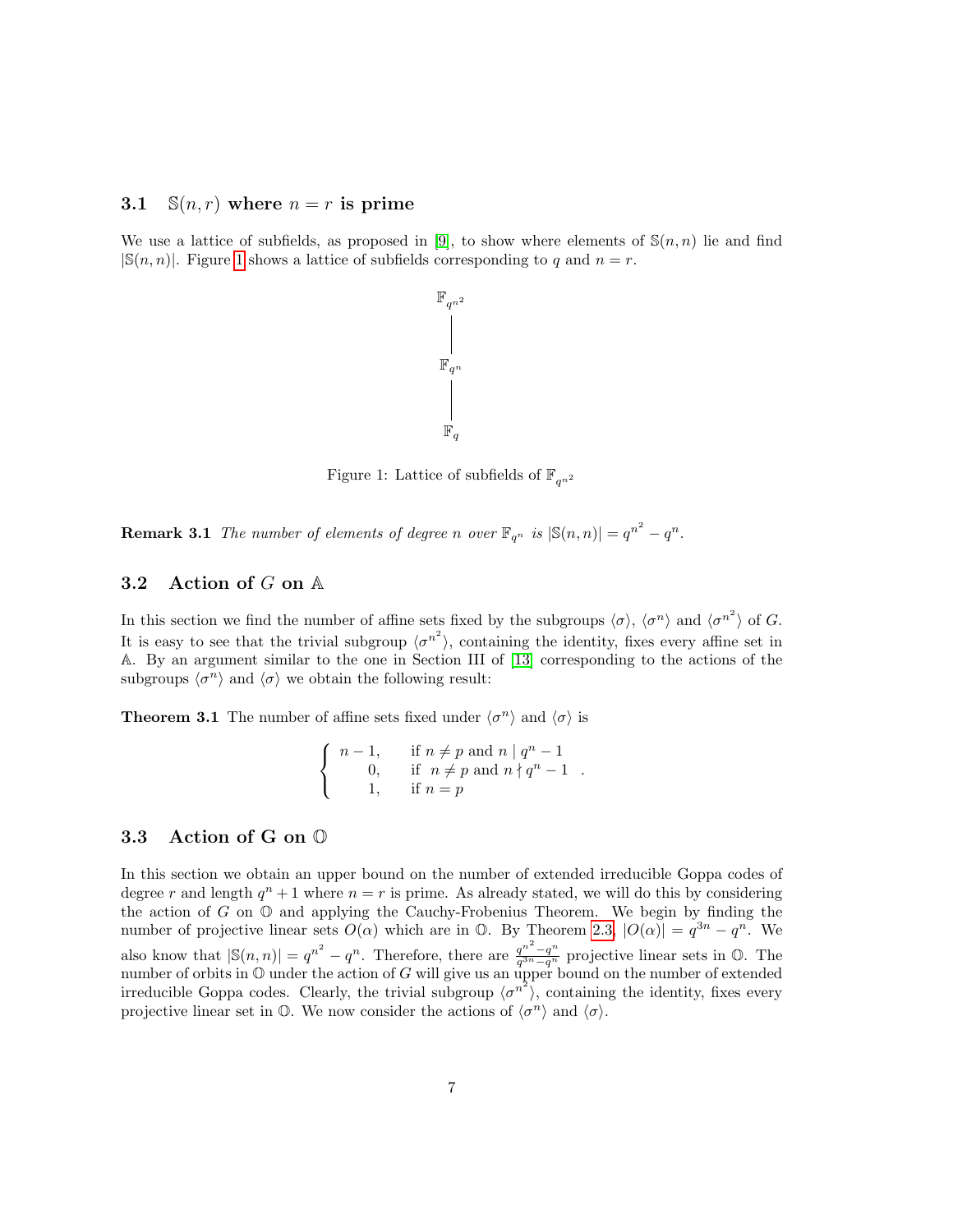### <span id="page-7-0"></span>**3.3.1** Action of  $\langle \sigma^n \rangle$ , a subgroup of order n

Suppose  $O(\alpha) \in \mathbb{O}$  is fixed under  $\langle \sigma^n \rangle$ . Then  $\langle \sigma^n \rangle$  acts on  $O(\alpha) = A(\alpha) \cup A(\frac{1}{\alpha}) \cup A(\frac{1}{\alpha+1}) \cup$  $A(\frac{1}{\alpha+\xi_1})\cup A(\frac{1}{\alpha+\xi_2})\cup\cdots\cup A(\frac{1}{\alpha+\xi_{q^n-2}})$  which can be seen as a set of  $q^n+1$  affine sets.  $\langle\sigma^n\rangle$ partitions this set of  $q^n + 1$  affine sets. The possible length of orbits are 1 and n. We will consider two cases:  $n = p$  and  $n \neq p$ .

First suppose that  $n = p$ . Then  $q^n + 1 \equiv 1 \pmod{n}$  since  $q = p^t$ . By Theorem [3.1,](#page-6-1) we know that there is only one affine set fixed under  $\langle \sigma^n \rangle$  so we conclude that there is one projective linear set fixed under  $\langle \sigma^n \rangle$  in this case.

Next suppose that  $n \neq p$ . We consider two possibilities;  $n \mid (q^n - 1)$  and  $n \nmid (q^n - 1)$ . Now, if  $n \mid (q^n - 1)$  then  $q^n + 1 = q^n - 1 + 2 \equiv 2 \pmod{n}$ . So orbits of length n only are not possible since  $n = r > 2$ . The fact that  $q^n + 1 \equiv 2 \pmod{n}$  implies that a projective linear set fixed under  $\langle \sigma^n \rangle$ contains  $jn+2$  affine sets that are fixed under  $\langle \sigma^n \rangle$  where j is a non-negative integer. By Theorem [3.1,](#page-6-1) there are only  $n-1$  affine sets fixed under  $\langle \sigma^n \rangle$ . Thus  $j=0$ . We conclude that there are  $\frac{n-1}{2}$ projective linear sets fixed under  $\langle \sigma^n \rangle$ , 2 fixed affine sets in each.

Now suppose that  $n \nmid (q^n - 1)$ . By Theorem [3.1](#page-6-1) there is no affine set fixed in this case. If  $O(\alpha) \in \mathbb{O}$ is fixed under  $\langle \sigma^n \rangle$  then  $\sigma^n(O(\alpha)) = O(\alpha)$ . So we have  $\sigma^n(\alpha) = \alpha^{q^n} = |A|(\alpha)$  where  $A \in GL(2, q^n)$ and  $m_A(x)$  is an irreducible quadratic polynomial over  $\mathbb{F}_{q^n}$ . When we apply  $\sigma^n$  to  $\alpha$  n-times we obtain

$$
\alpha = \sigma^{n^2}(\alpha) = [A^n](\alpha) = [I_2](\alpha).
$$

We conclude that  $A^n = I_2$ . Thus A is a matrix of order n over  $\mathbb{F}_{q^n}$ . Next we count the number of such matrices. We consider two possibilities;  $n \nmid (q^n + 1)$  and  $n \mid (q^n + 1)$ . If  $n \nmid (q^n + 1)$ matrices of order  $n$  do not exist hence there is no projective linear set fixed. Now suppose that  $n \mid (q^n + 1)$ . Then  $q^{2n} \equiv 1 \pmod{n}$  so, by Theorem [2.1](#page-2-0) with  $d = 2$ , the factorization of the cyclotomic polynomial  $Q_n(x)$  over  $\mathbb{F}_{q^n}$  contains  $\phi(n)/2 = (n-1)/2$  irreducible quadratic factors. Hence, by Theorem [2.2,](#page-2-2) there are  $\frac{q^n(q^n-1)(n-1)}{2}$  matrices of order n. For each matrix of order n, we have  $\alpha^{q^n} = [A](\alpha)$  where  $A = \begin{pmatrix} a & b \\ c & d \end{pmatrix} \in GL(2, q^n)$  is of order n. This gives  $\alpha^{q^n} = \frac{a\alpha+b}{c\alpha+d}$ . That is,  $c\alpha^{q^n+1} + d\alpha^{q^n} - a\alpha - b = 0$ . So we may assume that  $\alpha$  satisfies an equation of the form

$$
F_n(x) = cx^{q^n + 1} + dx^{q^n} - ax - b = 0,
$$
\n(3)

where the coefficients  $a, b, c, d \in \mathbb{F}_{q^n}$  come from a matrix of order n. Next we count the number of roots of polynomials of the form  $F_n(x)$  which lie in S. Let  $\mathbb{S}_F$  be the set of roots of all the polynomials  $F_n(x)$  which lie in S. Clearly,  $|\mathcal{S}_F|$  depends on  $a, b, c, d \in \mathbb{F}_{q^n}$  where  $ad - bc \neq 0$ . We know that the number of matrices in  $GL(2,q^n)$  of order n is  $\frac{q^n(q^n-1)(n-1)}{2}$  $\frac{(1)(n-1)}{2}$ . By Theorem [2.6,](#page-5-0) with  $s = 1$  and  $D = n$  we see that  $F_n(x)$  factors into polynomials of the same degree n. Note that we are taking  $s = 1$  since  $F_n(x)$  is a polynomial over  $F_{q^n}$ . Thus all  $q^n + 1$  roots of  $F_n(x)$  lie in  $\mathbb{S}_F$ . As such  $|\mathbb{S}_F| = \frac{q^n(q^n-1)(q^n+1)(n-1)}{2}$  $\frac{q^2+1}{q^2}$ . Now, since every element of a fixed projective linear set is a root of some polynomial of the form  $F_n(x)$  then the number of projective linear sets fixed under  $\langle \sigma^n \rangle$ in this case is

$$
\frac{|\mathbb{S}_F|}{|O(\alpha)|} = \frac{q^n(q^n - 1)(q^n + 1)(n - 1)}{2q^n(q^n - 1)(q^n + 1)} = \frac{n - 1}{2}.
$$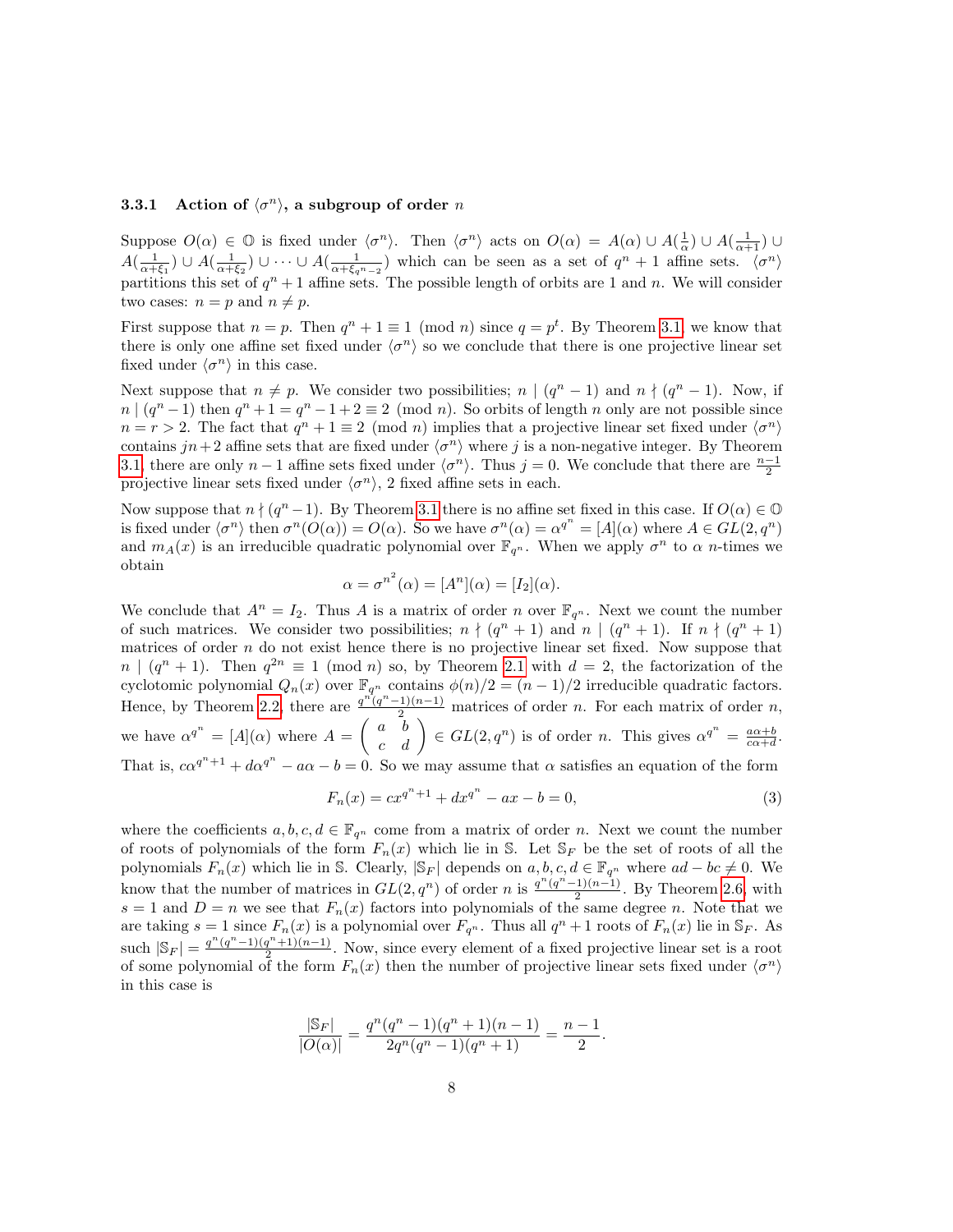<span id="page-8-0"></span>From the foregoing discussion, we have established the following.

**Theorem 3.2** Let  $\rho$  be the number of irreducible quadratic polynomials in the factorization of the cyclotomic polynomial  $Q_n(x)$  over  $\mathbb{F}_{q^n}$ . Then the number of projective linear sets fixed under  $\langle \sigma^n \rangle$ where  $n \nmid (q^n - 1)$  but  $n \mid (q^n + 1)$  and all roots of  $F_n(x)$  lie in  $\mathbb{S}_F$  is  $\rho$ .

#### 3.3.2 Action of  $\langle \sigma \rangle$ , a subgroup of order  $n^2$

Suppose  $O(\alpha) \in \mathbb{O}$  is fixed under  $\langle \sigma \rangle$ . Then  $\langle \sigma \rangle$  acts on  $O(\alpha) = A(\alpha) \cup A(\frac{1}{\alpha}) \cup A(\frac{1}{\alpha+1}) \cup A(\frac{1}{\alpha+\xi_1}) \cup$  $A(\frac{1}{\alpha+\xi_2})\cup\cdots\cup A(\frac{1}{\alpha+\xi_qn-2})$  which can be seen as a set of  $q^n+1$  affine sets.  $\langle \sigma \rangle$  partitions this set of  $q^{n}+1$  affine sets. The possible length of orbits are 1, n and  $n^{2}$ . We consider the following cases:  $n = p$  and  $n \neq p$ .

First suppose that  $n = p$ . Then  $q^n + 1 \equiv 1 \pmod{n}$  since  $q = p^t$ . By Theorem [3.1,](#page-6-1) we know that there is one affine set fixed under  $\langle \sigma \rangle$  so we conclude that there is one projective linear set fixed under  $\langle \sigma \rangle$ .

Next suppose that  $n \neq p$ . We consider two possibilities:  $n \mid (q^n - 1)$  and  $n \nmid (q^n - 1)$ . Now, if  $n \mid (q^n - 1)$  then  $q^n + 1 = q^n - 1 + 2 \equiv 2 \pmod{n}$ . So orbits of length n only are not possible since  $n = r > 2$ . As such there must be at least one orbit of length 1, that is,  $O(\alpha)$  must contain an affine set that is fixed under  $\langle \sigma^n \rangle$ . By Theorem [3.1,](#page-6-1) there are  $n-1$  affine sets fixed under  $\langle \sigma^n \rangle$ . We conclude that there are  $\frac{n-1}{2}$  projective linear sets fixed under  $\langle \sigma \rangle$ , 2 fixed affine sets in each.

Now suppose that  $n \nmid (q^n - 1)$ . By Theorem [3.1,](#page-6-1) we know that there is no affine set fixed under  $\langle \sigma \rangle$ . So orbits of length 1 are not possible. Additionally, if  $n \nmid (q^n + 1)$  then it is easy to see that there is no projective linear set fixed.

If  $n \nmid (q^n - 1)$  but  $n \mid (q^n + 1)$  (or  $n \mid (q + 1)$  since  $q^n + 1 \equiv 0 \pmod{n}$  and  $q^n + 1 \equiv q + 1$  $p(\text{mod } n)$  implies  $n \mid (q + 1)$  then orbits of length n are possible. By an argument similar to the one in Section [3.3.1,](#page-7-0) we need to consider how many roots of  $F_1(x) = cx^{q+1} + dx^q - ax - b = 0$ where  $a, b, c, d \in \mathbb{F}_{q^n}$  and  $ad - bc \neq 0$  lie in S. We see that all  $q + 1$  roots of  $F_1(x)$  lie in  $\mathbb{S}_F$  and so by Theorem [3.2](#page-8-0) the number of projective linear sets fixed under  $\langle \sigma \rangle$  given that  $n \nmid (q - 1)$  but  $n \mid (q+1)$  is  $\rho$  where  $\rho = \frac{n-1}{2}$ .

### 3.4 Applying the Cauchy Frobenius Theorem

Table [1](#page-9-0) shows the number of projective linear sets which are fixed under the action of various subgroups of G. The subgroups are listed in ascending order of the number of elements in the subgroup. We list in column 2 the number of elements in a subgroup which are not already counted in subgroups in the rows above it in the table.

By the Cauchy-Frobenius Theorem, we obtain the following result.

**Theorem 3.3** The number of orbits in  $\mathbb{O}$  under the action of G is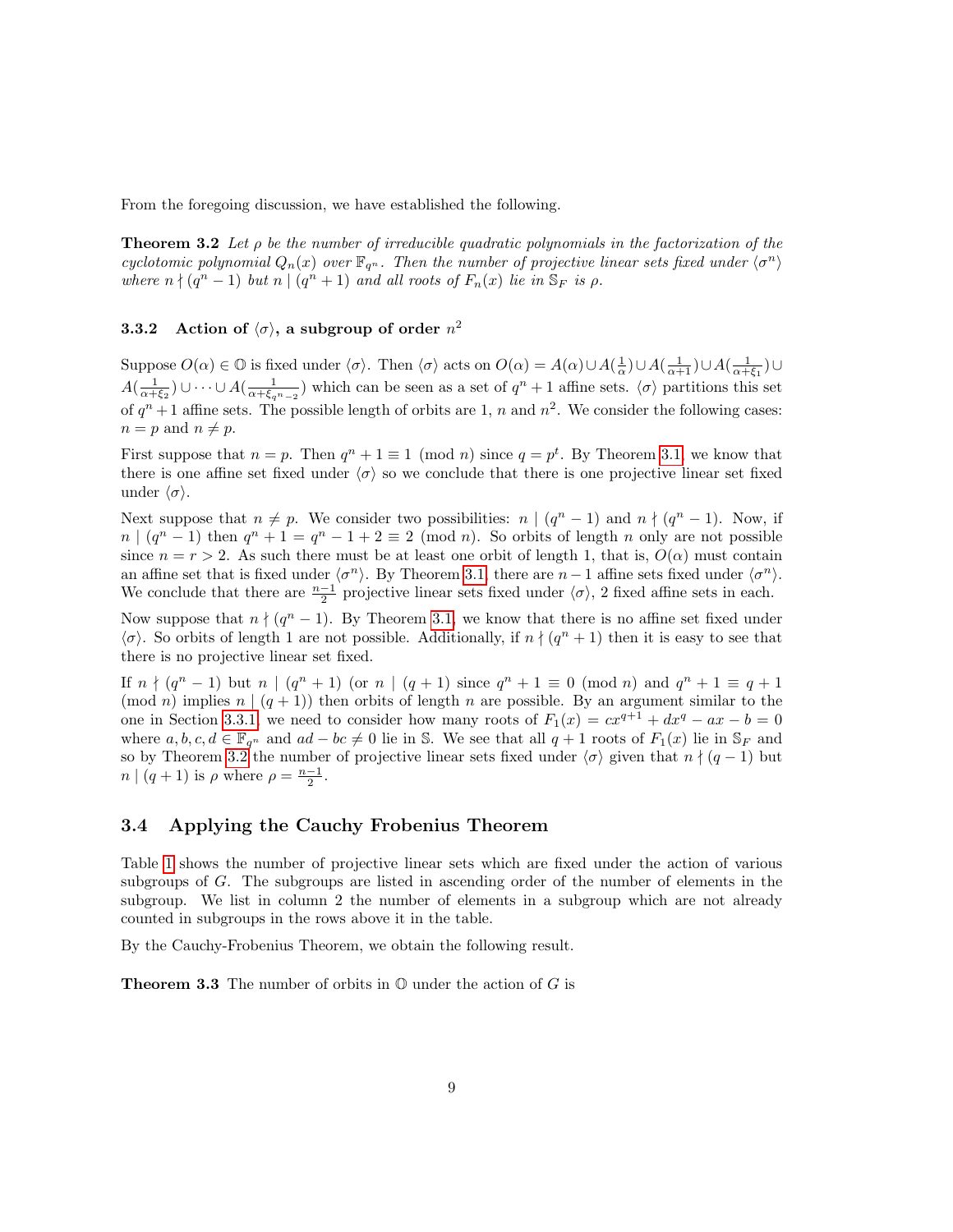| Table 1: Number of FTO ecuve Linear Sets Fixed |                 |                                            |                         |                                   |                         |  |
|------------------------------------------------|-----------------|--------------------------------------------|-------------------------|-----------------------------------|-------------------------|--|
| Subgroup                                       | No. of elements | No. of fixed                               | No. of fixed            | No. of fixed                      | No. of fixed            |  |
| of $G$                                         | not in previous | projective linear                          | projective linear       | projective linear                 | projective linear       |  |
|                                                | subgroup        | sets                                       | sets                    | sets                              | sets                    |  |
|                                                |                 | if $n \neq p$                              | if $n \neq p$           | if $n \neq p$                     | if $n=p$                |  |
|                                                |                 | and $n \mid (q^n - 1)$ $n \nmid (q^n - 1)$ |                         | $n \nmid (q^n - 1)$               |                         |  |
|                                                |                 |                                            | and $n \mid (q^n + 1)$  | and $n \nmid (q^n + 1)$           |                         |  |
| $\langle \sigma^{n^2} \rangle$                 |                 | $\overline{a^{3n}-a^n}$                    | $\overline{a^{3n}-a^n}$ | $-a^n$<br>$\overline{a^{3n}-a^n}$ | $\overline{a^{3n}-a^n}$ |  |
| $\langle \sigma^n \rangle$                     | $n-1$           | $n-1$                                      | $n-1$                   |                                   |                         |  |
| $(\sigma)$                                     | $n^2-n$         | $n-1$                                      | $n-1$                   |                                   |                         |  |

<span id="page-9-0"></span>Table 1: Number of Projective Linear Sets Fixed

$$
\begin{cases}\n\frac{1}{n^2} \left[ \frac{q^{n(n-1)} - 1}{q^{2n} - 1} + n^2 - 1 \right], & \text{if } n = p \\
\frac{1}{n^2} \left[ \frac{q^{n(n-1)} - 1}{q^{2n} - 1} + \frac{(n^2 - 1)(n-1)}{2} \right], & \text{if } n \neq p \text{ and } n \mid q^n - 1 \\
\frac{1}{n^2} \left[ \frac{q^{n(n-1)} - 1}{q^{2n} - 1} + \frac{(n+1)(n-1)^2}{2} \right], & \text{if } n \neq p, n \nmid q^n - 1 \text{ and } n \mid q^n + 1 \\
\frac{1}{n^2} \left[ \frac{q^{n(n-1)} - 1}{q^{2n} - 1} \right], & \text{if } n \neq p, n \nmid q^n - 1 \text{ and } n \nmid q^n + 1\n\end{cases}
$$

**Remark 3.2** The number of orbits in  $\mathbb{O}$  under the action of G gives us an upper bound on the number of extended irreducible Goppa codes of degree r and length  $q^n + 1$  where  $n = r$  is prime.

<span id="page-9-1"></span>**Example 3.1** If we take  $q = 2$ ,  $n = r = 5$ , then there are at most

$$
\frac{2^{5(5-3)} + 2^{5(5-5)}}{25} = \frac{1025}{25} = 41
$$

irreducible binary Goppa codes of degree 5 and length 33.

The result in Example [3.1](#page-9-1) was also found in [\[7\]](#page-15-8).

# 4 Extended Irreducible Goppa codes of degree  $r$  and length  $q^n + 1$ , where  $n \neq r$

Our aim in this section is to obtain the number of extended irreducible Goppa codes of degree  $r$ and length  $q^n + 1$ , where  $n \neq r$ . Before we do that let us first obtain  $\mathbb{S}(n, r)$ .

# 4.1  $\mathbb{S}(n,r)$  where *n* and *r* are both prime and  $n \neq r$

From Figure [2,](#page-10-0) elements of  $\mathbb{S}(n,r)$  lie in  $\mathbb{F}_{q^{nr}}$  and  $\mathbb{F}_{q^r}$ . Hence the number of elements of degree r over  $\mathbb{F}_{q^n}$  is  $|\mathbb{S}(n,r)| = q^{nr} - q^n$ .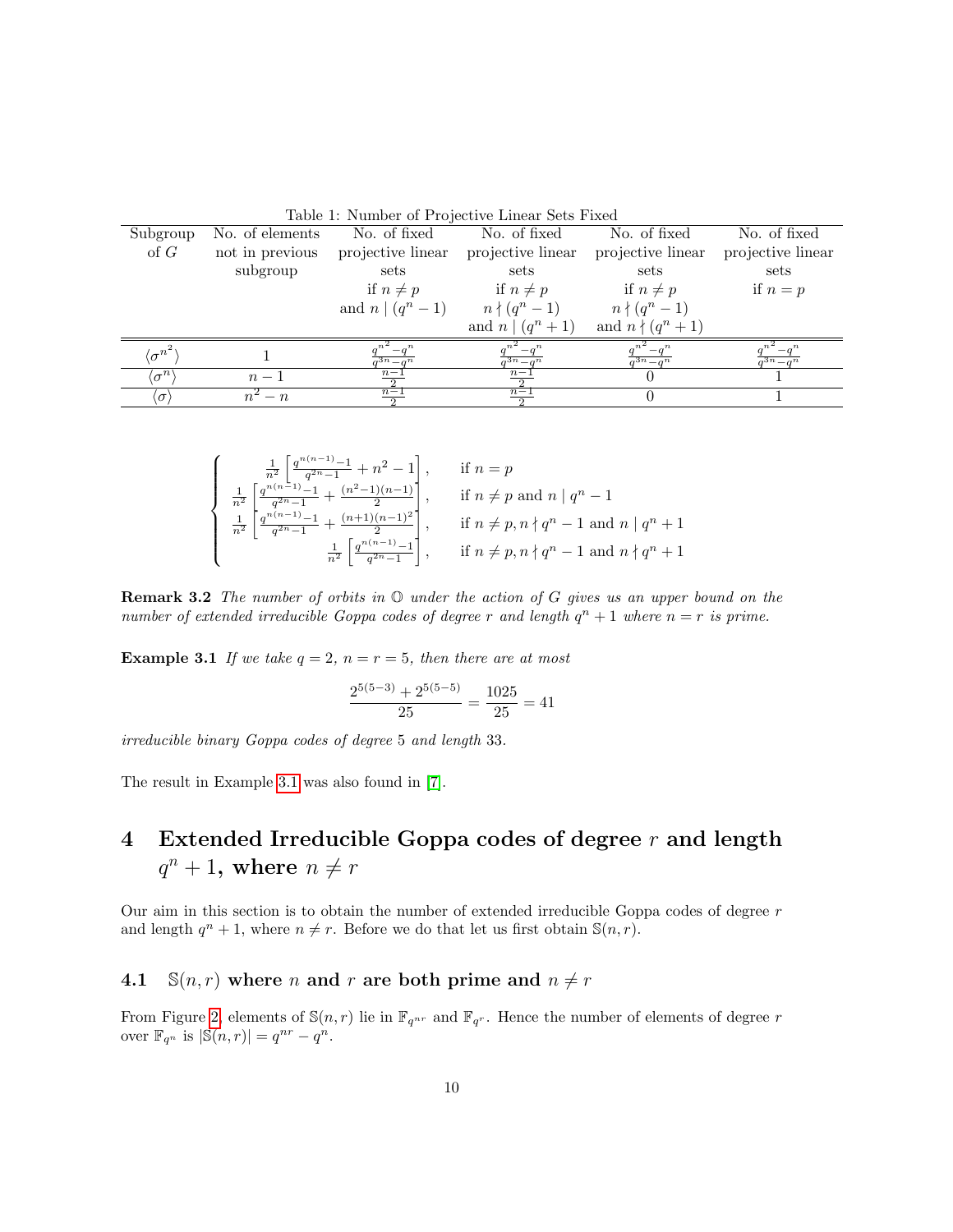

<span id="page-10-0"></span>Figure 2: Lattice of subfields of  $\mathbb{F}_{q^{nr}}$ 

#### 4.2 Action of G on A

In this section we find the number of affine sets in  $A$  which are fixed by subgroups of  $G$ . Thus, we will consider the action of  $\langle \sigma \rangle$ ,  $\langle \sigma^r \rangle$ ,  $\langle \sigma^n \rangle$  and  $\langle \sigma^{nr} \rangle$  on A. Clearly, the trivial subgroup  $\langle \sigma^{nr} \rangle$ containing the identity fixes every affine set in A. By an argument similar to the one in Section III of [\[13\]](#page-15-1) corresponding to the subgroups  $\langle \sigma^n \rangle$ ,  $\langle \sigma^r \rangle$  and  $\langle \sigma \rangle$  we obtain the following results.

**Theorem 4.1** The number of affine sets fixed under  $\langle \sigma^n \rangle$  when  $n \neq r$  is

$$
\begin{cases}\n1, & \text{if } r = p \\
0, & \text{if } r \neq p \text{ and } r \nmid (q^n - 1) \\
r - 1, & \text{if } r \neq p \text{ and } r \mid (q^n - 1)\n\end{cases}
$$

<span id="page-10-1"></span>.

<span id="page-10-2"></span>**Theorem 4.2** The number of affine sets fixed by  $\langle \sigma^r \rangle$  when  $n \neq r$  is

$$
\frac{|\mathbb{S}(1,r)|}{q(q-1)} = \frac{q^r-q}{q(q-1)} = \frac{q^{r-1}-1}{q-1}.
$$

<span id="page-10-3"></span>**Theorem 4.3** The number of affine sets fixed under  $\langle \sigma \rangle$  when  $n \neq r$  is

$$
\begin{cases}\n1, & \text{if } r = p \\
0, & \text{if } r \neq p \text{ and } r \nmid (q-1) \\
r-1, & \text{if } r \neq p \text{ and } r \mid (q-1)\n\end{cases}
$$

#### 4.3 Action of G on O

In this section we obtain an upper bound on the number of extended irreducible Goppa codes of degree r and length  $q^n + 1$  where n and r are both prime and  $n \neq r$ . Clearly, the trivial subgroup  $\langle \sigma^{nr} \rangle$  containing the identity fixes every projective linear set in  $\mathbb{O}$ . We now consider the actions of  $\langle \sigma^n \rangle$ ,  $\langle \sigma^r \rangle$  and  $\langle \sigma \rangle$ .

#### <span id="page-10-4"></span>**4.3.1** Action of  $\langle \sigma^n \rangle$ , a subgroup of order r

Suppose  $O(\alpha) \in \mathbb{O}$  is fixed under  $\langle \sigma^n \rangle$ . Then  $\langle \sigma^n \rangle$  acts on  $O(\alpha) = A(\alpha) \cup A(\frac{1}{\alpha}) \cup A(\frac{1}{\alpha+1}) \cup$  $A(\frac{1}{\alpha+\xi_1})\cup A(\frac{1}{\alpha+\xi_2})\cup\cdots\cup A(\frac{1}{\alpha+\xi_{q^n-2}})$  which can be seen as a set of  $q^n+1$  affine sets.  $\langle\sigma^n\rangle$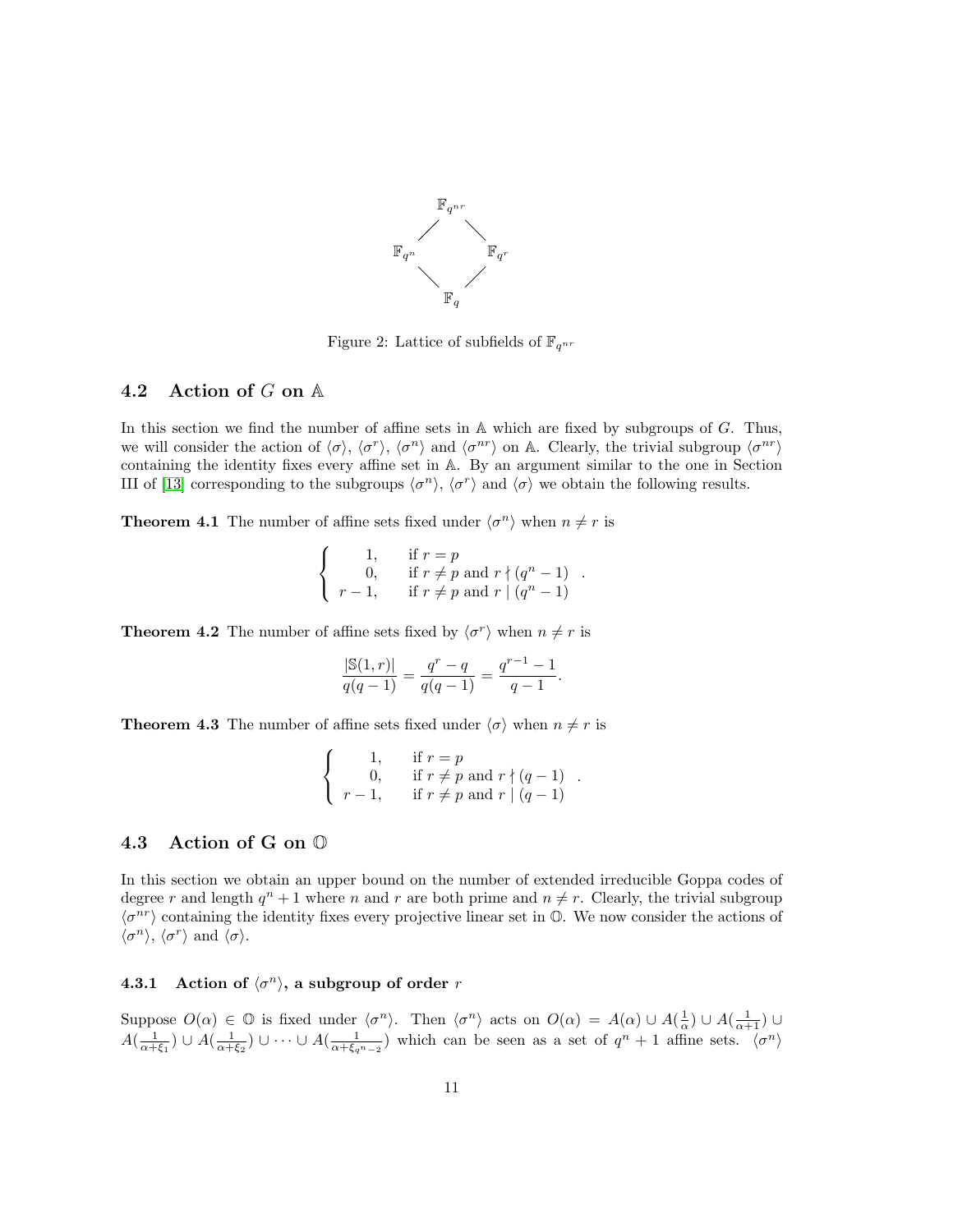partitions this set of  $q^{n} + 1$  affine sets. The possible length of orbits are 1 and r. We will consider two possibilities;  $r = p$  and  $r \neq p$ .

First suppose that  $r = p$ . Then  $q^n + 1 \equiv 1 \pmod{r}$ . So orbits of length r only are not possible. So if a projective linear set is fixed under  $\langle \sigma^n \rangle$  where  $r = p$  it has to contain a fixed affine set. Now, by Theorem [4.1,](#page-10-1) there is one affine set fixed under  $\langle \sigma^n \rangle$  so it follows that there is one projective linear set fixed.

Second suppose that  $r \neq p$ . We consider the following three possibilities 1) r  $|(q-1), 2)$  r  $|(q<sup>n</sup>-1)$ and  $r \nmid (q-1)$  and 3)  $r \nmid (q<sup>n</sup> - 1)$ . If  $r \mid (q-1)$  and since  $q-1 \mid (q<sup>n</sup> - 1)$  for any positive integer *n* then the fact that  $q^n + 1 = q^n - 1 + 2 \equiv 2 \pmod{r}$  implies that orbits of length r only are not possible. It is easy to see that if a projective linear set is fixed under  $\langle \sigma^n \rangle$  then it contains two fixed affine sets. Now, by Theorem [4.1,](#page-10-1) there are  $r-1$  affine sets fixed under  $\langle \sigma^n \rangle$ . Hence the number of projective linear sets fixed under  $\langle \sigma^n \rangle$  given that  $r | (q-1)$  is  $\frac{r-1}{2}$ .

Next, suppose that  $r \mid (q^n - 1)$  but  $r \nmid (q - 1)$ . Then  $q^n + 1 = q^n - 1 + 2 \equiv 2 \pmod{r}$ . So orbits of length r only are not possible since  $r > 2$ . Now, by Theorem [4.1,](#page-10-1) there are  $r - 1$  affine sets fixed under  $\langle \sigma^n \rangle$ . Hence the number of projective linear sets fixed under  $\langle \sigma^n \rangle$  given that  $r \mid (q^n - 1)$  but  $r \nmid (q-1)$  is  $\frac{r-1}{2}$ .

Now suppose that  $r \nmid (q^n - 1)$ . Clearly, there is no projective linear set fixed when  $r \nmid (q^n - 1)$ and  $r \nmid (q^n + 1)$  since orbits of length r only are not possible and there is no affine set fixed when  $r \nmid (q^n - 1)$  and  $r \neq p$ . However, if  $r \nmid (q^n - 1)$  but  $r \mid (q^n + 1)$  then  $Q_r(x)$  factors into  $\rho = \frac{\phi(r)}{2}$ irreducible quadratic polynomials. By an argument similar to the one in Section [3.3.1,](#page-7-0) the number of projective linear sets fixed under  $\langle \sigma^n \rangle$ , where there are no affine sets fixed in the decomposition of  $O(\alpha)$  and  $r \nmid (q^n - 1)$  but  $r \mid (q^n + 1)$  is  $\rho = \frac{\phi(r)}{2} = \frac{r-1}{2}$ .

## <span id="page-11-0"></span>**4.3.2** Action of  $\langle \sigma^r \rangle$ , a subgroup of order n

Suppose the orbit in  $\mathbb O$  under the action of G containing  $O(\alpha)$  contains r affine sets. Then  $O(\alpha)$  is fixed under  $\langle \sigma^r \rangle$ . We claim that each  $O(\alpha) \in \mathbb{O}$  fixed under  $\langle \sigma^r \rangle$  contains precisely  $q+1$  affine sets which are fixed under  $\langle \sigma^r \rangle$ . Without loss of generality, suppose  $A(\alpha)$  is fixed under  $\langle \sigma^r \rangle$ . Then  $A(\alpha)$  contains elements which satisfy the equation  $x^{q^r} = x$ . Assume that  $\alpha$  satisfies  $x^{q^r} = x$ . Then it is clear that  $\alpha + \nu$  where  $\nu \in \mathbb{F}_q$  also satisfies the equation  $x^{q^r} = x$ . So it follows that, for  $\frac{\zeta}{\alpha+\nu}+\xi \in A(\frac{1}{\alpha+\nu}),$  we have  $(\frac{\zeta}{\alpha+\nu}+\xi)^{q^r}=\frac{\zeta^{q^r}}{\alpha+\nu}+\xi^{q^r} \in A(\frac{1}{\alpha+\nu})$  which implies that  $A(\frac{1}{\alpha+\nu})$  is fixed under  $\langle \sigma^r \rangle$ . Since there are q elements in  $\mathbb{F}_q^{\{+\mu\}}$  then there are q such affine sets. We now show that no affine set of the form  $A(\frac{1}{\alpha+\mu})$ , where  $\mu \in \mathbb{F}_{q^n} \setminus \mathbb{F}_q$ , in the decomposition of  $O(\alpha)$  is fixed. First note that  $\mu^{q^r} \neq \mu$  for  $\mu \in \mathbb{F}_{q^n} \setminus \mathbb{F}_q$ . Since, for  $\frac{\zeta}{\alpha+\mu} + \xi \in A(\frac{1}{\alpha+\mu})$  where  $\mu \in \mathbb{F}_{q^n} \setminus \mathbb{F}_q$ , we have  $\left(\frac{\zeta}{\alpha+\mu}+\xi\right)^{q^r} = \frac{\zeta^{q^r}}{\alpha+\mu^{q^r}}+\xi^{q^r} \notin A\left(\frac{1}{\alpha+\mu}\right)$  then  $A\left(\frac{1}{\alpha+\mu}\right)$  is not fixed under  $\langle \sigma^r \rangle$ . So we conclude that there are  $q + 1$  affine sets in  $O(\alpha)$  which are fixed under  $\langle \sigma^r \rangle$ . By Section [4.2,](#page-10-2) there are  $\frac{q^{r-1}-1}{q-1}$ affine sets fixed under  $\langle \sigma^r \rangle$ . Hence the number of projective linear sets in  $\mathbb O$  which are fixed under  $\langle \sigma^r \rangle$  is

$$
\frac{q^{r-1}-1}{(q-1)(q+1)} = \frac{q^{r-1}-1}{q^2-1}.
$$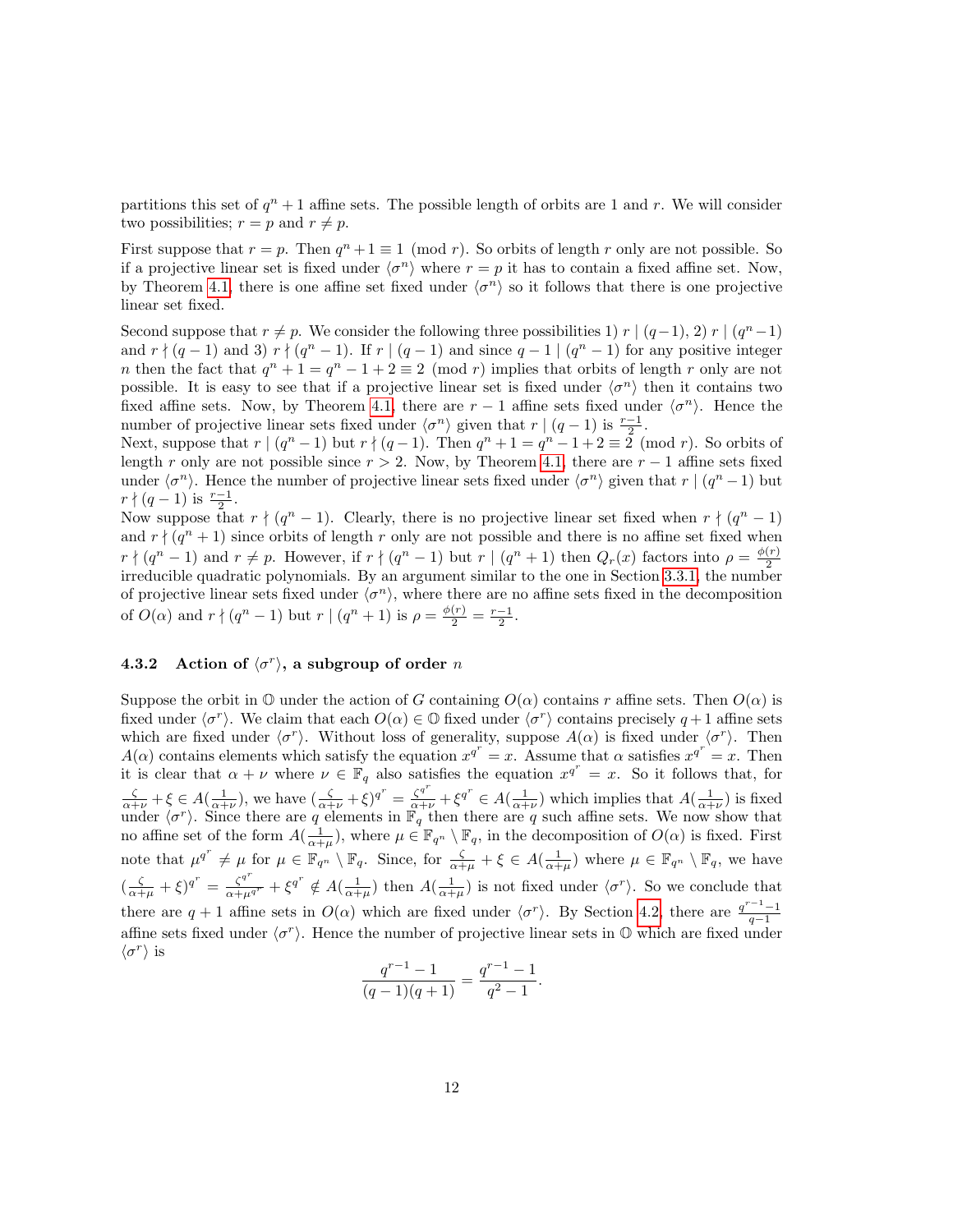#### 4.3.3 Action of  $\langle \sigma \rangle$ , a subgroup of order nr

Suppose  $O(\alpha) \in \mathbb{O}$  is fixed under  $\langle \sigma \rangle$ . Then  $\langle \sigma \rangle$  acts on  $O(\alpha) = A(\alpha) \cup A(\frac{1}{\alpha}) \cup A(\frac{1}{\alpha+1}) \cup A(\frac{1}{\alpha+\xi_1}) \cup$  $A(\frac{1}{\alpha+\xi_2})\cup\cdots\cup A(\frac{1}{\alpha+\xi_{q^n-2}})$  which can be seen as a set of  $q^n+1$  affine sets.  $\langle \sigma \rangle$  partitions this set of  $q^{n}+1$  affine sets. The possible length of orbits are 1, n, r and nr. We will consider two possibilities:  $r = p$  and  $r \neq p$ .

Suppose that  $r = p$ . Then  $q^n + 1 \equiv 1 \pmod{r}$ . So orbits of length r only are not possible. So if a projective linear set is fixed under  $\langle \sigma \rangle$  it has to contain a fixed affine set. Now, by Theorem [4.3,](#page-10-3) there is only one affine set fixed under  $\langle \sigma \rangle$  so it follows that there is only one projective linear set fixed under  $\langle \sigma \rangle$ . Now if  $O(\alpha)$  fixed under  $\langle \sigma \rangle$  contains an orbit of length n then  $O(\alpha)$  is also fixed under  $\langle \sigma^n \rangle$ . But we know that if  $r = p$  a projective linear set fixed under  $\langle \sigma^n \rangle$  contains one fixed affine set so there is no projective linear set fixed in this case. Next we consider the possibility of a fixed projective linear set where there are orbits of length  $n$ ,  $r$  and  $nr$ . That is, we can find non-negative integers x and y and z such that  $nx+ry+nrz = q<sup>n</sup>+1$ . Since such a projective linear set contains an orbit of length n, it is also fixed under  $\langle \sigma^n \rangle$ . By Section [4.3.1,](#page-10-4) a projective linear set fixed under  $\langle \sigma^n \rangle$  where  $r = p$  contains one fixed affine set. We conclude that if a projective linear set is fixed under  $\langle \sigma \rangle$  where  $r = p$  then it contains one affine set fixed. Hence there is one projective linear set fixed under  $\langle \sigma \rangle$ .

Now suppose that  $r \neq p$ . We consider the following three possibilities 1) r  $|(q-1), 2|r| (q<sup>n</sup> - 1)$ but  $r \nmid (q-1)$  and 3)  $r \nmid (q^n-1)$ .

We begin by looking at the case  $r \mid (q-1)$ . For any positive integer  $n, q-1 \mid (q^{n}-1)$  so  $q^{n} + 1 = q^{n} - 1 + 2 \equiv 2 \pmod{r}$ . As such, orbits of length r only are not possible since  $r > 2$ . The fact that  $q^{n} + 1 \equiv 2 \pmod{r}$  implies that a projective linear set fixed under  $\langle \sigma \rangle$  contains  $jr + 2$ affine sets that are fixed under  $\langle \sigma \rangle$  where j is a positive integer. Now, by Theorem [4.3,](#page-10-3) there are only  $r - 1$  affine sets fixed under  $\langle \sigma^n \rangle$ . This implies that  $j = 0$ . So there is no projective linear set fixed. However, if a projective linear set is fixed under  $\langle \sigma \rangle$  and contains an orbit of length n, then  $\langle \sigma^n \rangle$  fixes such a projective linear set. By Section [4.3.1,](#page-10-4) a projective linear set fixed under  $\langle \sigma^n \rangle$ contains two fixed affine sets. Hence the number of projective linear sets fixed under  $\langle \sigma \rangle$  given that  $r \mid (q-1)$  is  $\frac{r-1}{2}$ .

Now, suppose that  $r \mid (q^n - 1)$  where  $r \nmid (q - 1)$ . By Theorem [4.3,](#page-10-3) there are no affine sets fixed, so the possible lengths of an orbit are n, r and nr. We consider two cases 1)  $r \nmid (q + 1)$  and 2)  $r \mid (q + 1)$ . Suppose  $r \nmid (q + 1)$ , then orbits of length r only are not possible. So there is no projective linear set fixed. Next we consider orbits of length n. We know that  $q^n + 1 \equiv q + 1$ (mod n), by Fermat's Little Theorem. So if  $n | (q+1)$  then orbits of length n are possible. Now, a projective linear set fixed under  $\langle \sigma \rangle$  containing an orbit of length n is also fixed under  $\langle \sigma^n \rangle$ . From Section [4.3.1,](#page-10-4) we know that a projective linear set fixed under  $\langle \sigma^n \rangle$  contains 2 fixed affine sets and  $q^{n} - 1$  affine sets that are permuted in orbits of length r. Now, since  $n \neq r$  there is no projective linear set fixed in this case.

However, if  $r \mid (q^n - 1)$  where  $r \nmid (q - 1)$  and  $r \mid (q + 1)$  then matrices  $A \in GL(2, q)$  of order  $r$  exist. By an argument similar to the one in Section [3.3.1,](#page-7-0) we need to find how many roots of  $F_1(x) = cx^{q+1} + dx^q - ax - b = 0$  where  $a, b, c, d \in \mathbb{F}_q$  and  $ad - bc \neq 0$  lie in S. We conclude that the number of projective linear sets fixed under  $\langle \sigma \rangle$  is  $\frac{r-1}{2}$ .

Next, suppose that  $r \nmid (q^n - 1)$ . By Theorem [4.3](#page-10-3) there is no affine set fixed under  $\langle \sigma \rangle$ . As such,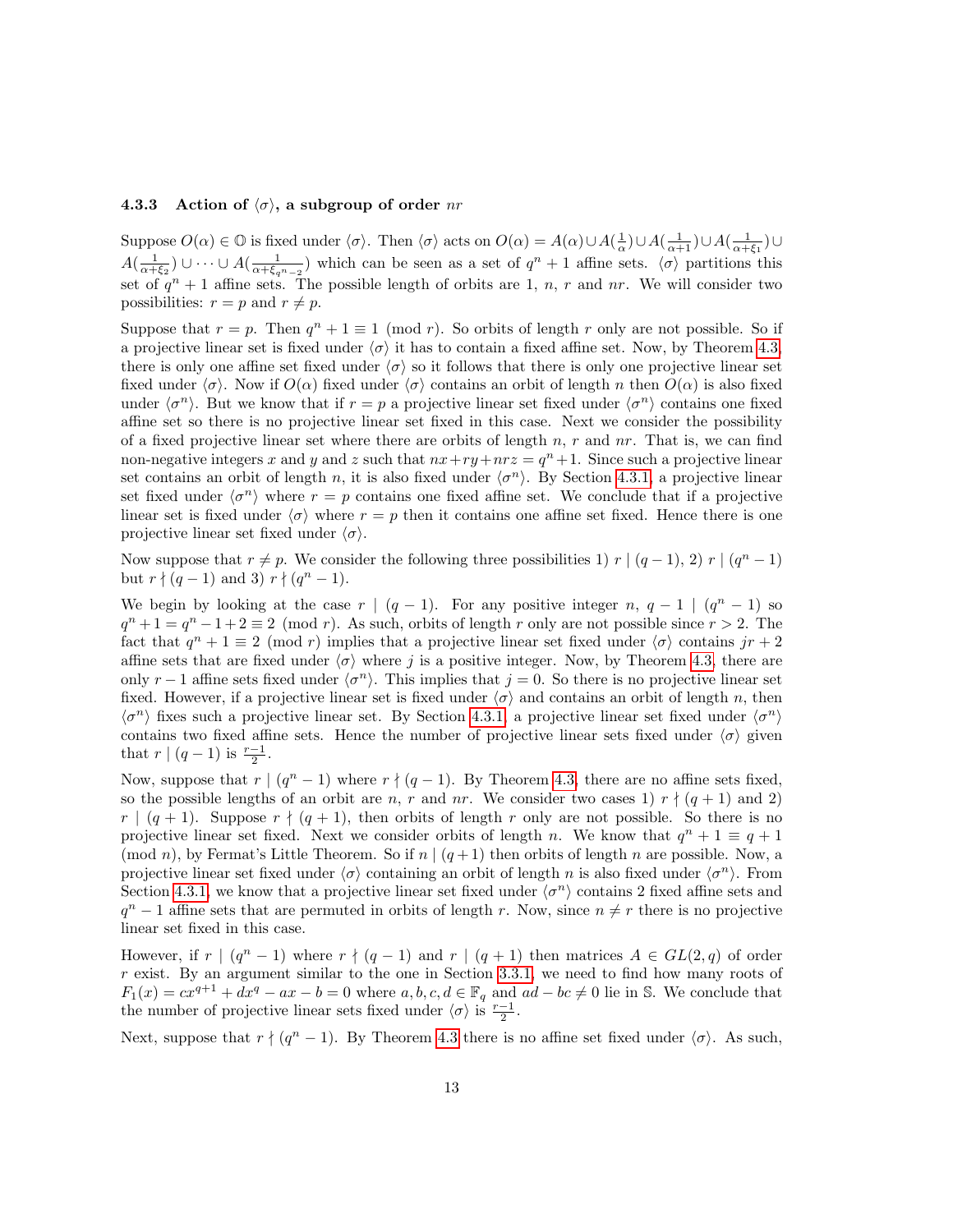the possible lengths of an orbit are n, r and nr. If  $r \nmid (q^n - 1)$  and  $r \nmid (q^n + 1)$  then matrices  $A \in GL(2,q^n)$  of order r do not exist. Similarly, if  $r \nmid (q^n-1)$  and  $r \nmid (q+1)$  then matrices  $A \in GL(2,q)$  of order r do not exist. In either case, there are no projective linear sets fixed under  $\langle \sigma \rangle$ . However, if  $r \nmid (q^n - 1)$  and  $r \mid (q + 1)$  then, as above, we need to find how many roots of  $F_1(x) = cx^{q+1} + dx^q - ax - b = 0$ , where  $a, b, c, d \in \mathbb{F}_q$  and  $ad - bc \neq 0$ , lie in S. By an argument similar to the one in Section [3.3.1,](#page-7-0) the number of projective linear sets fixed under  $\langle \sigma \rangle$  is  $\frac{r-1}{2}$ .

Lastly, suppose that there is a possibility of having a projective linear set  $O(\alpha)$  fixed under  $\langle \sigma \rangle$ with a combination of different orbit lengths. That is, we can find non-negative integers  $x, y$  and z all not equal to zero such that  $nx+ry+nrz = q<sup>n</sup>+1$ . Observe that if  $y \neq 0$  then such a projective linear set is also fixed under  $\langle \sigma^r \rangle$ . Now, a projective linear set fixed under  $\langle \sigma^r \rangle$  contains  $q+1$  fixed affine sets, see Section [4.3.2.](#page-11-0) This implies  $r = q + 1$ . We see that we have already dealt with this case. Moreover, if  $x \neq 0$  then  $O(\alpha)$  is also fixed under  $\langle \sigma^n \rangle$ . By Section [4.3.1,](#page-10-4) if there is no fixed affine set in the decomposition of  $O(\alpha)$  then  $r \mid (q^n + 1)$  and  $\langle \sigma^n \rangle$  fixes  $\frac{r-1}{2}$  projective linear sets. This result is consistent with the results above.

## 4.4 Applying the Cauchy-Frobenius Theorem

Tables [2,](#page-13-0) [3](#page-13-1) and [4](#page-14-4) show the number of projective linear sets which are fixed under the action of various subgroups of G.

| $\mu$ and $\mu$ . The property is the set of $\mu$ and $\mu$ and $\mu$ |                 |                |                    |                        |                        |                         |
|------------------------------------------------------------------------|-----------------|----------------|--------------------|------------------------|------------------------|-------------------------|
| Subgroup                                                               | No. of elements | No. of fixed   | No. of fixed       | No. of fixed           | No. of fixed           | No. of fixed            |
| $\circ$ f $G$                                                          | not in previous | PL sets        | PL sets            | PL sets                | PL sets                | PL sets                 |
|                                                                        | subgroup        | if $r=p$       | if $r \neq p$      | if $r \neq p$ ,        | if $r \neq p$ ,        | if $r \neq p$ ,         |
|                                                                        |                 |                | and $r (q-1)$      | $r \mid (q^n-1)$       | $r\nmid (q^n-1),$      | $r \nmid (q^n - 1)$     |
|                                                                        |                 |                |                    | and $r \nmid (q-1)$    | and $r \mid (q^n + 1)$ | and $r \nmid (q^n + 1)$ |
| $\langle \sigma^{nr} \rangle$                                          |                 | $a^{3n} - a^n$ | $a^{3n} - a^n$     | $-a$<br>$a^{3n} - a^n$ | $a^{3n} - a^n$         | $-q'$<br>$a^{3n} - a^n$ |
| $\mathfrak{c}^{n}$                                                     | $r-1$           |                | $r-$               |                        |                        |                         |
| $\langle \sigma^r$                                                     | $n-1$           | $a^2 - 1$      | $r -$<br>$a^2 - 1$ | $a^2 - 1$              | $a^2 - 1$              | $a^2 - 1$               |

<span id="page-13-0"></span>Table 2: Number of Projective Linear (PL) Sets fixed

<span id="page-13-1"></span>Table 3: Number of Projective Linear (PL) Sets fixed

|          | $(n-1)(r-1)$    |              | $r-1$         | $r-1$               |
|----------|-----------------|--------------|---------------|---------------------|
|          |                 |              |               | and $r (q+1)$       |
|          |                 |              |               | $r \nmid (q-1),$    |
|          |                 |              | and $r (q-1)$ | $r \mid (q^n - 1),$ |
|          | subgroup        | if $r=p$     | if $r \neq p$ | if $r \neq p$ ,     |
| of $G$   | not in previous | PL sets      | PL sets       | PL sets             |
| Subgroup | No. of elements | No. of fixed | No. of fixed  | No. of fixed        |

**Theorem 4.4** The number of orbits in  $\mathbb{O}$  under the action of G is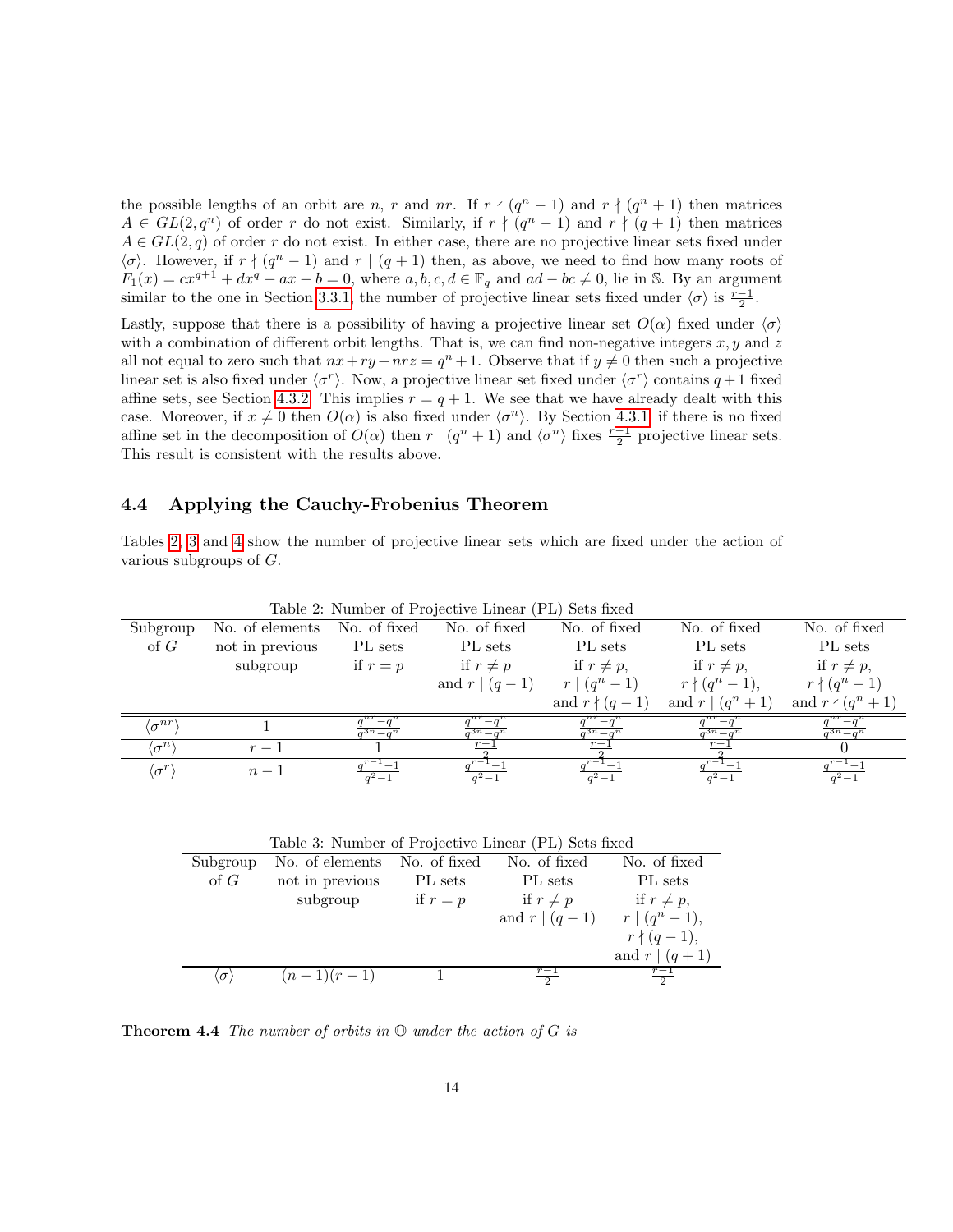<span id="page-14-4"></span>Table 4: Number of Projective Linear (PL) Sets fixed

| Subgroup   | No. of elements | No. of fixed        | No. of fixed       | No. of fixed            |
|------------|-----------------|---------------------|--------------------|-------------------------|
| of $G$     | not in previous | PL sets             | PL sets            | PL sets                 |
|            | subgroup        | if $r \neq p$ ,     | if $r \neq p$ ,    | if $r \neq p$ ,         |
|            |                 | $r \nmid (q^n-1),$  | $r \nmid (q^n-1),$ | $r \nmid (q^n-1),$      |
|            |                 | $r \mid (q^n + 1),$ | and $r (q+1)$      | and $r \nmid (q^n + 1)$ |
|            |                 | and $r \nmid (q+1)$ |                    |                         |
| $\sigma$ ) | $(n-1)(r-1)$    |                     |                    |                         |
|            |                 |                     |                    |                         |

1. 
$$
\frac{1}{nr} \left[ \frac{q^{n(r-1)} - 1}{q^{2n} - 1} + n(r-1) + \frac{(n-1)(q^{r-1} - 1)}{q^2 - 1} \right], \quad \text{if } r = p.
$$
\n2. 
$$
\frac{1}{nr} \left[ \frac{q^{n(r-1)} - 1}{q^{2n} - 1} + \frac{n(r-1)^2}{2} + \frac{(n-1)(q^{r-1} - 1)}{q^2 - 1} \right], \quad \text{if } r \neq p \text{ and } r \mid (q-1) \text{ or } r \neq p, \ r \mid (q^n - 1), \ r \nmid (q-1) \text{ and } r \mid (q+1) \text{ or } r \neq p, \ r \nmid (q^n + 1) \text{ and } r \mid (q+1).
$$
\n3. 
$$
\frac{1}{nr} \left[ \frac{q^{n(r-1)} - 1}{q^{2n} - 1} + \frac{(r-1)^2}{2} + \frac{(n-1)(q^{r-1} - 1)}{q^2 - 1} \right], \quad \text{if } r \neq p, \ r \nmid (q^n - 1), r \mid (q^n + 1) \text{ and } r \nmid (q+1).
$$

$$
4.\quad \frac{1}{nr}\left[\tfrac{q^{n(r-1)}-1}{q^{2n}-1}+\tfrac{(n-1)(q^{r-1}-1)}{q^2-1}\right],\quad \textit{if } r\neq p,\ r\nmid (q^n-1)\ \textit{and } r\nmid (q^n+1).
$$

**Remark 4.1** The number of orbits in  $\mathbb{O}$  under the action of G gives us an upper bound on the number of extended irreducible Goppa codes of degree r and length  $q^n + 1$  where  $q = p^t$ , n and r are prime numbers and  $n \neq r$ .

**Example 4.1** If we take  $q = 2$ ,  $n = 11$  and  $r = 5$ , then there are at most 76, 261 extended irreducible binary Goppa codes of degree 5 and length 2, 049.

# 5 Conclusion

In this paper we have produced an upper bound on the number of extended irreducible Goppa codes of degree r and length  $q^n + 1$  where n and r are both prime numbers.

# References

- <span id="page-14-1"></span>[1] Alperin, J.L., and Bell, R.B., Groups and Representations, Springer, (1978).
- <span id="page-14-2"></span>[2] Basheer, A.B.M., Character Tables of the General Linear Group and Some of its Subgroups, Msc Thesis, University of KwaZulu Natal, (2008).
- <span id="page-14-3"></span>[3] Berger, T.P., On the Cyclicity of Goppa Codes, Parity-Check Subcodes of Goppa Codes, and Extended Goppa Codes, Finite Fields and Their Applications 6, 255-281 (2000).
- <span id="page-14-0"></span>[4] Chen, C.L., Equivalent irreducible Goppa codes, IEEE Trans. Inform. Theory,-24,766-769, (1978).